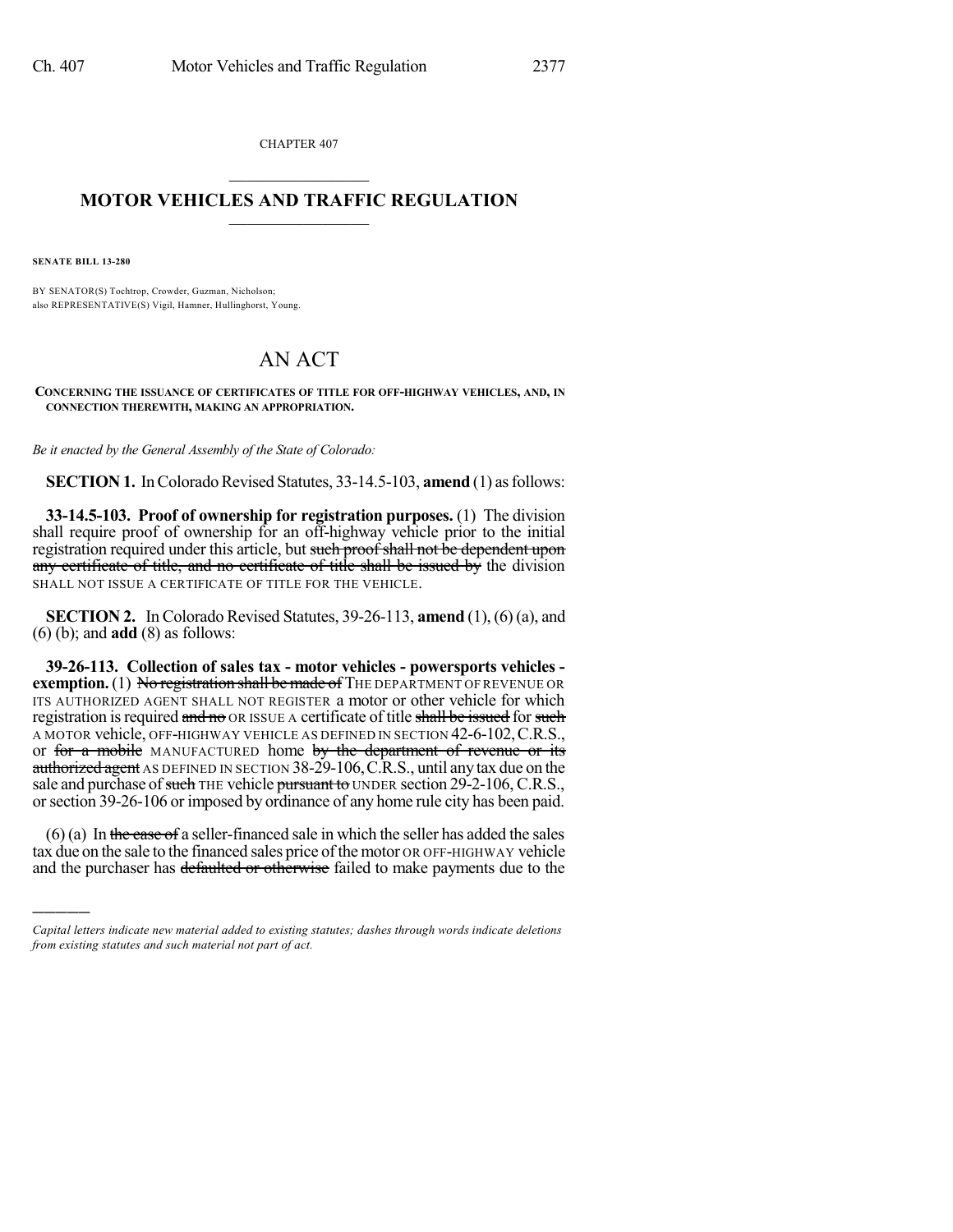seller, the seller shall be entitled to MAY deduct all portions of the unreceived payments that are attributable to the sales tax due on the sale from the next sales tax return made by the seller pursuant to UNDER this article. If the amount to be so deducted pursuant to this subsection (6) exceeds the amount of sales tax to be remitted by the seller for the next reporting period, the seller may carry forward the remaining amount of the deduction to future sales tax returns. In no event shall This subsection  $(6)$  be construed to DOES NOT create a right to a refund or any other payment by the department of revenue to the seller.

(b) For purposes of this subsection  $(6)$ , "seller-financed sale" means a retail sale of a motor OR OFF-HIGHWAY vehicle by a seller licensed pursuant to part 1 of UNDER article 6 of title 12, C.R.S., in which the seller, or a wholly-owned affiliate or subsidiary of the seller, collects all or part of the total consideration paid for the motor vehicle in periodic payments and retains a lien on the motor vehicle until all payments have been received. Except as otherwise provided in this paragraph (b), the term "SELLER-FINANCED SALE" does not include a retail sale of a motor vehicle in which a person other than the seller provides the consideration for the sale and retains a lien on the motor vehicle until all payments have been made.

(8) SUBSECTIONS (1) AND (2) OF THIS SECTION DO NOT APPLY TO THE SALE OR TRANSFER OF OFF-HIGHWAY VEHICLES BEFORE JULY 1, 2014.FOR AN OFF-HIGHWAY VEHICLE THAT WAS FIRST PURCHASED OR TRANSFERRED BEFORE JULY 1, 2014, AND IS BEING ISSUED ITS FIRST CERTIFICATE OF TITLE FOR THE FIRST TIME AFTER THIS DATE, THE DEPARTMENT SHALL NOT VERIFY THAT THE PERSON PAID ANY TAX DUE ON THE VEHICLE.

**SECTION 3.** In Colorado Revised Statutes, 42-6-102, **amend** (1) and (17) (a); and **add** (1.5), (11.5), and (18.5) as follows:

**42-6-102. Definitions.** As used in this part 1, unless the context otherwise requires:

(1) "Authorized agents" means the county clerk and recorder in each of the counties of the state, including the city and county of Broomfield, and the manager of revenue or such other official of the city and county of Denver as may be appointed by the mayor to perform functions related to the registration of motor vehicles. "ALL-TERRAIN VEHICLE" MEANS A THREE- OR FOUR-WHEELED VEHICLE THAT TRAVELS ON LOW-PRESSURE TIRES WITH A SEAT THAT IS STRADDLED BY THE RIDER AND WITH HANDLEBARS FOR STEERING CONTROL.

(1.5) "AUTHORIZED AGENT" MEANS THE COUNTY CLERK AND RECORDER IN EACH OF THE COUNTIES OF THE STATE OR SUCH OTHER OFFICIAL OF A CITY AND COUNTY APPOINTED TO PERFORM THE FUNCTION OF TITLING OF OR RECORDING LIENS ON MOTOR VEHICLES.

(11.5) (a) "OFF-HIGHWAY VEHICLE" MEANS A SELF-PROPELLED VEHICLE THAT IS:

(I) DESIGNED TO TRAVEL ON WHEELS OR TRACKS IN CONTACT WITH THE GROUND;

(II) DESIGNED PRIMARILY FOR USE OFF OF THE PUBLIC HIGHWAYS; AND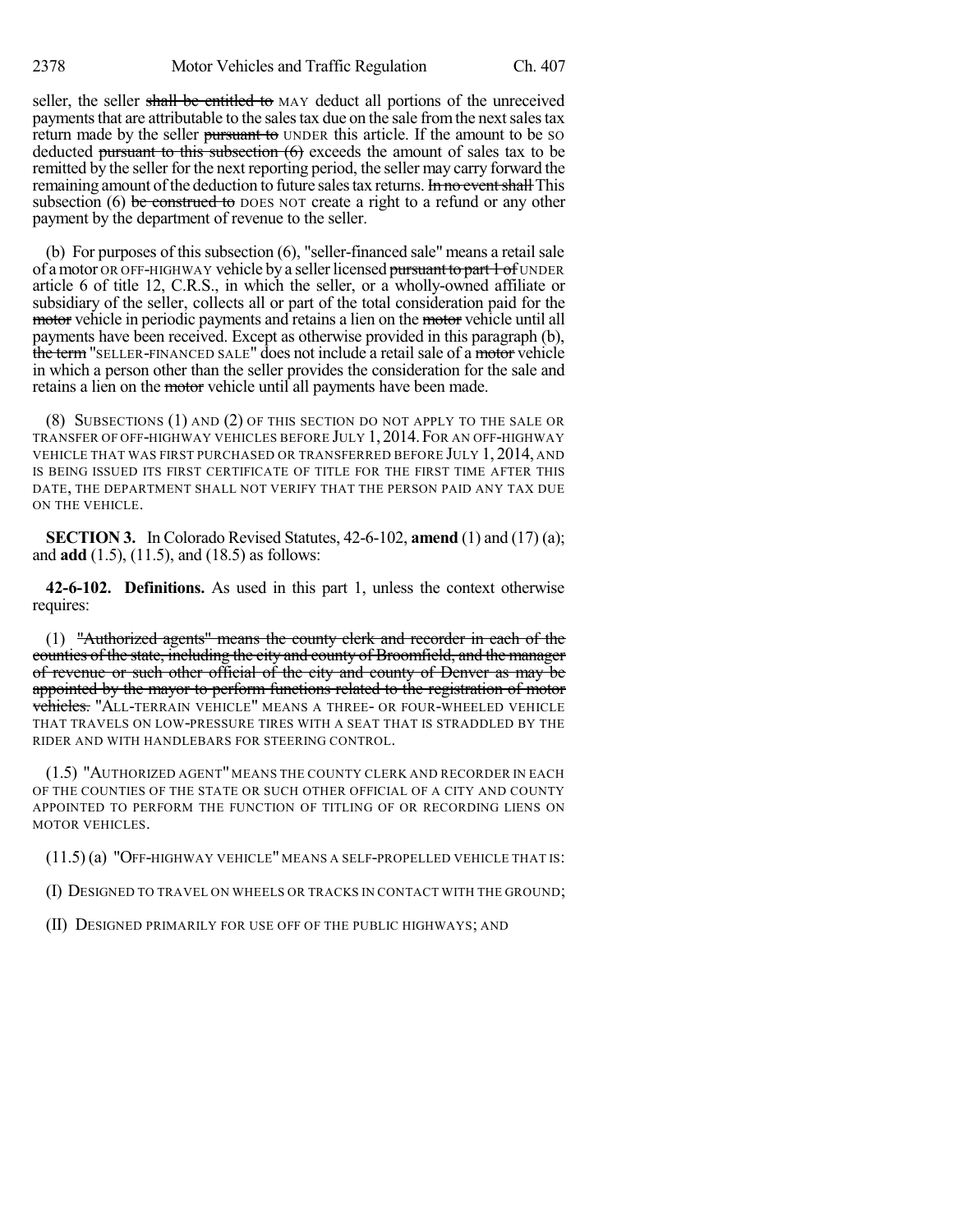(III) GENERALLY AND COMMONLY USED TO TRANSPORT PERSONS FOR RECREATIONAL PURPOSES.

(b) "OFF-HIGHWAY VEHICLE" INCLUDES VEHICLES COMMONLY KNOWN AS ALL-TERRAIN VEHICLES AND SNOWMOBILES BUT DOES NOT INCLUDE:

(I) TOY VEHICLES;

(II) VEHICLES DESIGNED AND USED PRIMARILY FOR TRAVEL ON, OVER, OR IN THE WATER;

(III) MILITARY VEHICLES;

(IV) GOLF CARTS OR GOLF CARS;

(V) VEHICLES DESIGNED AND USED TO CARRY PERSONS WITH DISABILITIES;

(VI) VEHICLES DESIGNED AND USED SPECIFICALLY FOR AGRICULTURAL,LOGGING, OR MINING PURPOSES; OR

(VII) MOTOR VEHICLES.

(17) (a) (I) "Salvage vehicle" means a vehicle that is damaged by collision, fire, flood, accident, trespass, or other occurrence, excluding hail damage, to the extent that the cost of repairing the vehicle to a roadworthy condition and for legal operation on the highways exceeds the vehicle's retail fair market value immediately prior to such THE damage, as determined by the person who owns the vehicle at the time of such THE occurrence or by the insurer or other person acting on behalf of such THE owner.

(II) "SALVAGE VEHICLE" DOES NOT INCLUDE AN OFF-HIGHWAY VEHICLE.

(18.5) "SNOWMOBILE"MEANS A SELF-PROPELLED VEHICLE PRIMARILY DESIGNED OR ALTERED FOR TRAVEL ON SNOW OR ICE OFF OF THE PUBLIC HIGHWAYS AND SUPPORTED BY SKIS, BELTS, OR CLEATS. "SNOWMOBILE" DOES NOT INCLUDE MACHINERY USED FOR THE GROOMING OF SNOWMOBILE TRAILS OR SKI SLOPES.

**SECTION 4.** In Colorado Revised Statutes, **amend** 42-6-103 as follows:

42-6-103. **Application.** (1) The provisions of EXCEPT AS PROVIDED IN SUBSECTION  $(2)$  OF THIS SECTION, this part 1 shall apply APPLIES to motor vehicles as defined in section 42-6-102 AND OFF-HIGHWAY VEHICLES.

(2) THIS PART 1 DOES NOT APPLY TO AN OFF-HIGHWAY VEHICLE THAT:

(a) WAS FIRST SOLD OR TRANSFERRED BEFORE JULY 1, 2014, UNTIL THE OFF-HIGHWAY VEHICLE IS SOLD OR TRANSFERRED TO A POWERSPORTS VEHICLE DEALER AFTER JULY 1, 2014; OR

(b) IS USED EXCLUSIVELY FOR AGRICULTURAL PURPOSES ON PRIVATE LAND.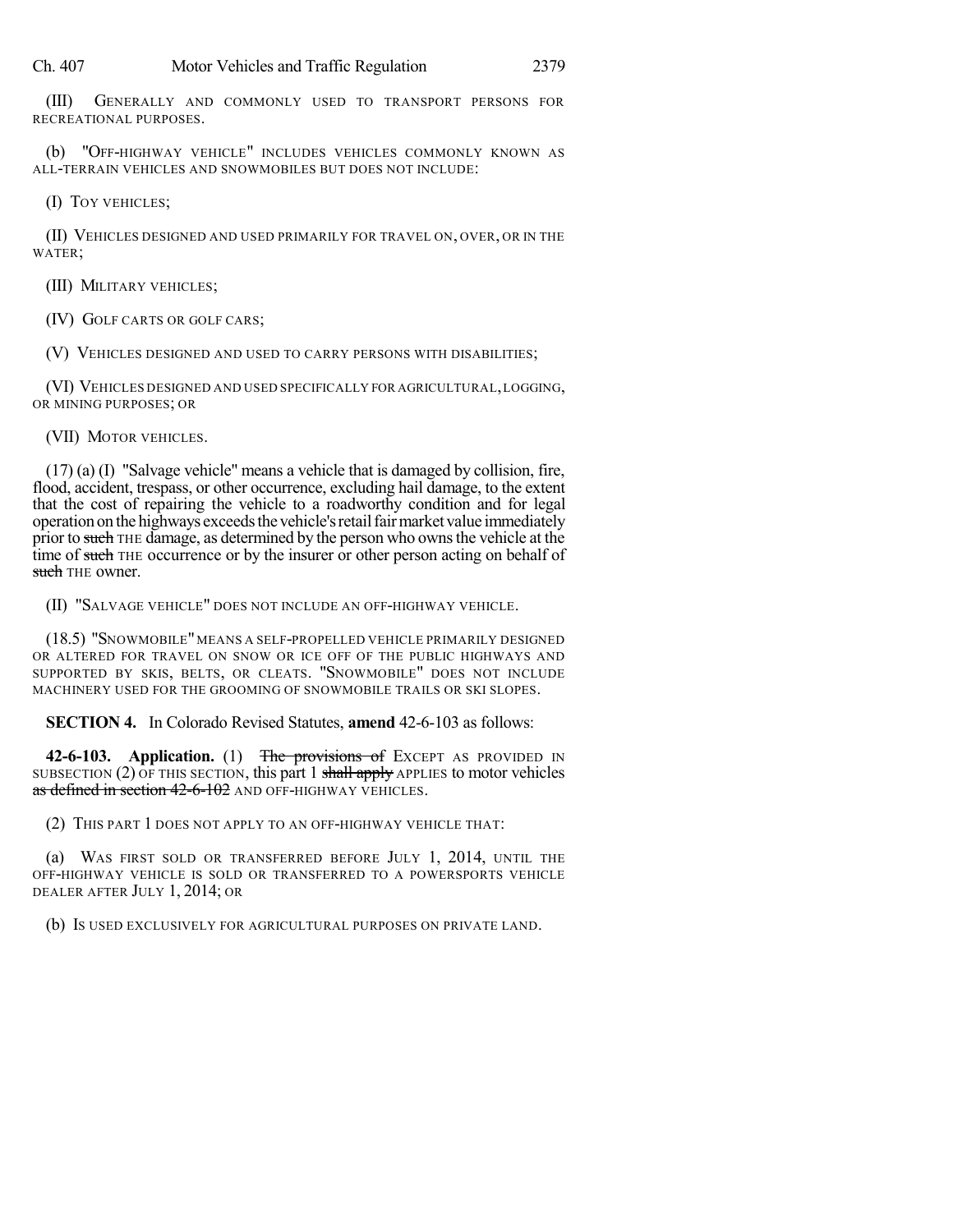**SECTION 5.** In Colorado Revised Statutes, 42-6-107, **amend** (1) (a) and (2) as follows:

**42-6-107. Certificates of title - contents - rules.** (1) (a) All THE DEPARTMENT OR AUTHORIZED AGENT SHALL MAIL OR DELIVER certificates of title to motor OR OFF-HIGHWAY vehicles issued under this part 1 shall be mailed to the applicant, except as provided in section 42-6-124, and THE DIRECTOR SHALL RETAIN AND APPROPRIATELY INDEX AND FILE information appearing and concerning the issuance thereof shall be retained by the director and appropriately indexed and filed in the director's office. Such OF THE CERTIFICATES OF TITLE. THE certificates may be electronic records pursuant to IN COMPLIANCE WITH rules adopted by the director. and, In addition to other information that the director may by rule require, shall THE CERTIFICATES MUST contain the make and model of the motor OR OFF-HIGHWAY vehicle for which the certificate is issued or the record is created, where such DESCRIBED IN THE RECORD, IF THE information is available, together with the motor and any OTHER serial number of the vehicle, and a description of such ANY other marks or symbols as may be placed upon the vehicle by the vehicle manufacturer for identification purposes. The year that is listed on the certificate of title of a kit vehicle shall be IS the year of manufacture of the kit from which the vehicle was assembled, as indicated in the manufacturer's statement of origin.

(2) The DEPARTMENT OR AUTHORIZED AGENT SHALL INCLUDE IN THE electronic record of the certificate or the paper version of the certificate shall contain a description of every lien to which ON the motor OR OFF-HIGHWAY vehicle is subject, as THAT appears in the application for the certificate of title or as is noted and shown to be unreleased upon a PRIOR certificate of title issued after August 1, 1949, for such THE vehicle, including the date of such THE lien, the original amount secured by the vehicle, the named lienee, and the county in which the lien appears of record if it is of public record. The DEPARTMENT OR AUTHORIZED AGENT SHALL NUMBER certificates and electronic records shall be numbered consecutively by counties, beginning with number one. The certificate of title filed with the authorized agent shall be IS prima facie evidence of the contents of the record and that the person in whose name the certificate is registered is the lawful owner of the vehicle. Except as provided in section 42-6-118, said THE certificate shall be REMAINS effective after filing until the vehicle described in the record is sold or ownership is otherwise transferred.

**SECTION 6.** In Colorado Revised Statutes, 42-6-109, **amend** (1), (2) introductory portion, and (2) (b) as follows:

**42-6-109. Sale or transfer of vehicle.** (1) Except as provided in section 42-6-113, a person shall not sell or otherwise transfer a motor OR OFF-HIGHWAY vehicle to a purchaser or transferee without delivering to the purchaser or transferee a certificate of title to the vehicle duly transferred in the manner prescribed in section  $42-6-110$ . Except as provided in subsection (2) of this section, the certificate of title may be in an electronic format. Except as provided in section  $42-6-115$ , no A purchaser or transferee shall DOES NOT acquire any right, title, or interest in and to amotor OR OFF-HIGHWAY vehicle purchased bythe purchaser ortransferee unless and until he or she obtains from the transferor the certificate of title duly transferred in accordance with this part 1. A lienholder may request either a paper or electronic version of a certificate of title.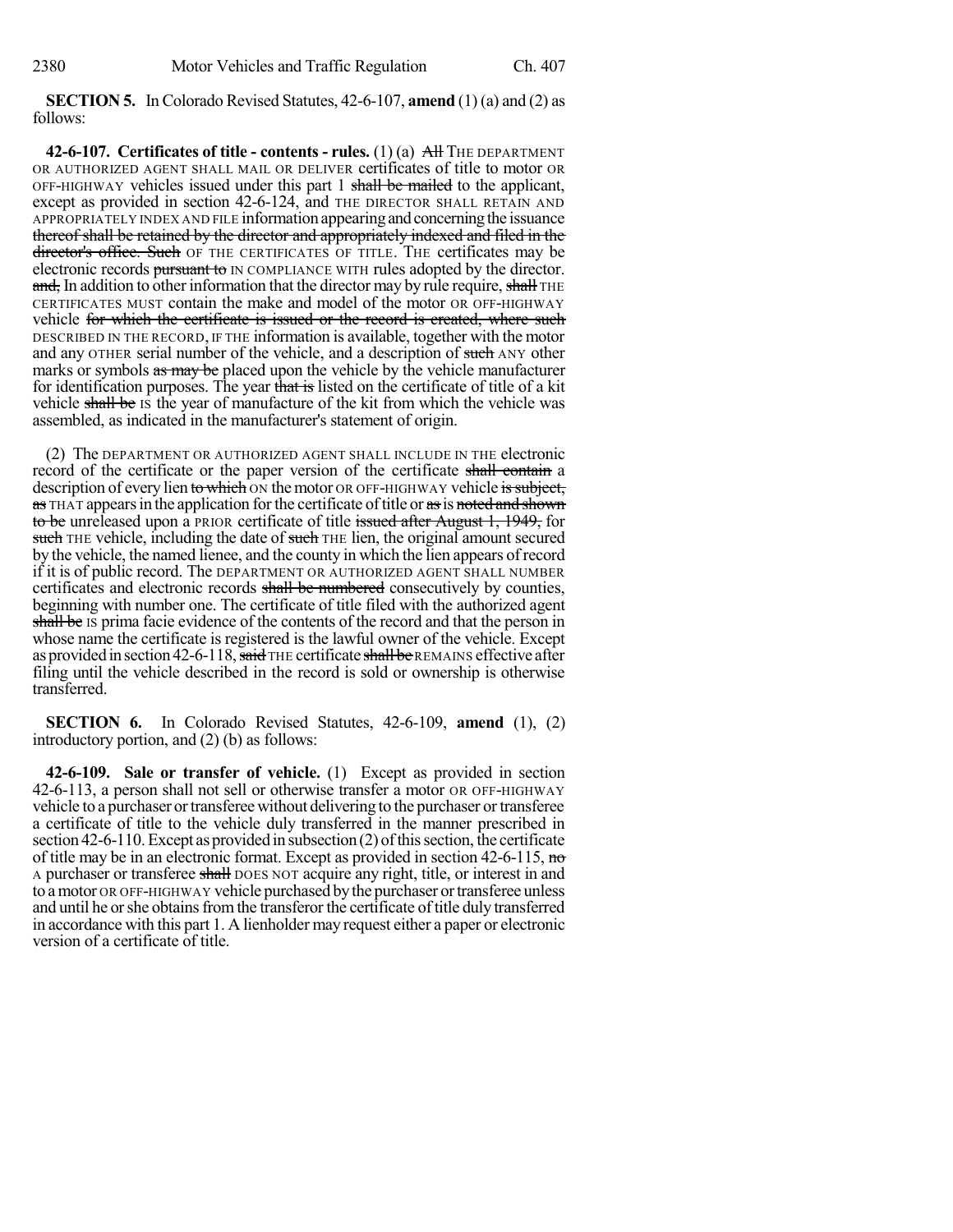(2) Except as provided in section 42-6-115, a paper copy of a certificate of title is necessary for  $\frac{1}{\text{c}}$  any A transaction in which:

(b) The purchaser pays for a motor OR OFF-HIGHWAY vehicle entirely with cash.

**SECTION 7.** In Colorado Revised Statutes, 42-6-110, **amend** (1) as follows:

**42-6-110. Certificate of title - transfer.** (1) Upon the sale or transfer of amotor OR OFF-HIGHWAY vehicle for which a certificate of title has been issued orfiled, the person in whose name the certificate of title is registered, if such THE person is other than NOT a dealer, shall execute a formal transfer of the vehicle described in the certificate. Such transfer shall be affirmed by a statement signed by The person in whose name the certificate of title is registered or by such THE person's authorized agent or attorney and shall contain or be AFFIRM THE SALE OR TRANSFER, accompanied by a written declaration that it THE STATEMENT is made under the penalties of perjuryin the second degree, as defined in section 18-8-503,C.R.S.The purchaser or transferee, within sixty days thereafter, shall present such THE certificate, together with an application for a new certificate of title, to the director or one of the authorized agents, accompanied by the fee required in section 42-6-137 to be paid for the filing of a new certificate of title; except that, if no title can be found and the motor vehicle is not roadworthy, the purchaser or transferee may wait until twenty-four months after the motor vehicle was purchased to apply for a certificate of title.

**SECTION 8.** In Colorado Revised Statutes, 42-6-111, **amend** (1) and (2) as follows:

**42-6-111. Sale to dealers - certificate need not issue.** (1) Upon the sale or transfer to a dealer of a motor OR OFF-HIGHWAY vehicle for which a Colorado certificate of title has been issued, THE DEALER SHALL TRANSFER AND FILE the certificate of title to the motor OR OFF-HIGHWAY vehicle; shall be transferred and filed; except that, so long as the vehicle remains in the dealer's possession and at the dealer's place of business for sale and for no other purpose, such THE dealer shall not be required to NEED NOT procure or file a new certificate of title as is otherwise required in this part 1.

(2) If a motor OR OFF-HIGHWAY vehicle dealer wishesto obtain a new certificate of title, to a motor vehicle, such THE dealer may present the old certificate of title to the director with the fee imposed by section  $42-6-137(6)$ , whereupon the director shall issue a new certificate of title to such THE dealer within one working day after application. This subsection (2) shall DOES not apply to a motor OR OFF-HIGHWAY vehicle subject to a lien.

**SECTION 9.** In Colorado Revised Statutes, **amend** 42-6-112 as follows:

**42-6-112. Initial registration of a vehicle - dealer responsibility to timely forward certificate of title to purchaser or holder of a chattel mortgage.** In order to facilitate initial registration of a vehicle, A dealer of motor OR OFF-HIGHWAY vehicles shall, have not more than thirty days after the date of sale of such vehicle to WITHIN THIRTY DAYS AFTER THE SALE, deliver or facilitate the delivery of the certificate of title to a purchaser or the holder of a chattel mortgage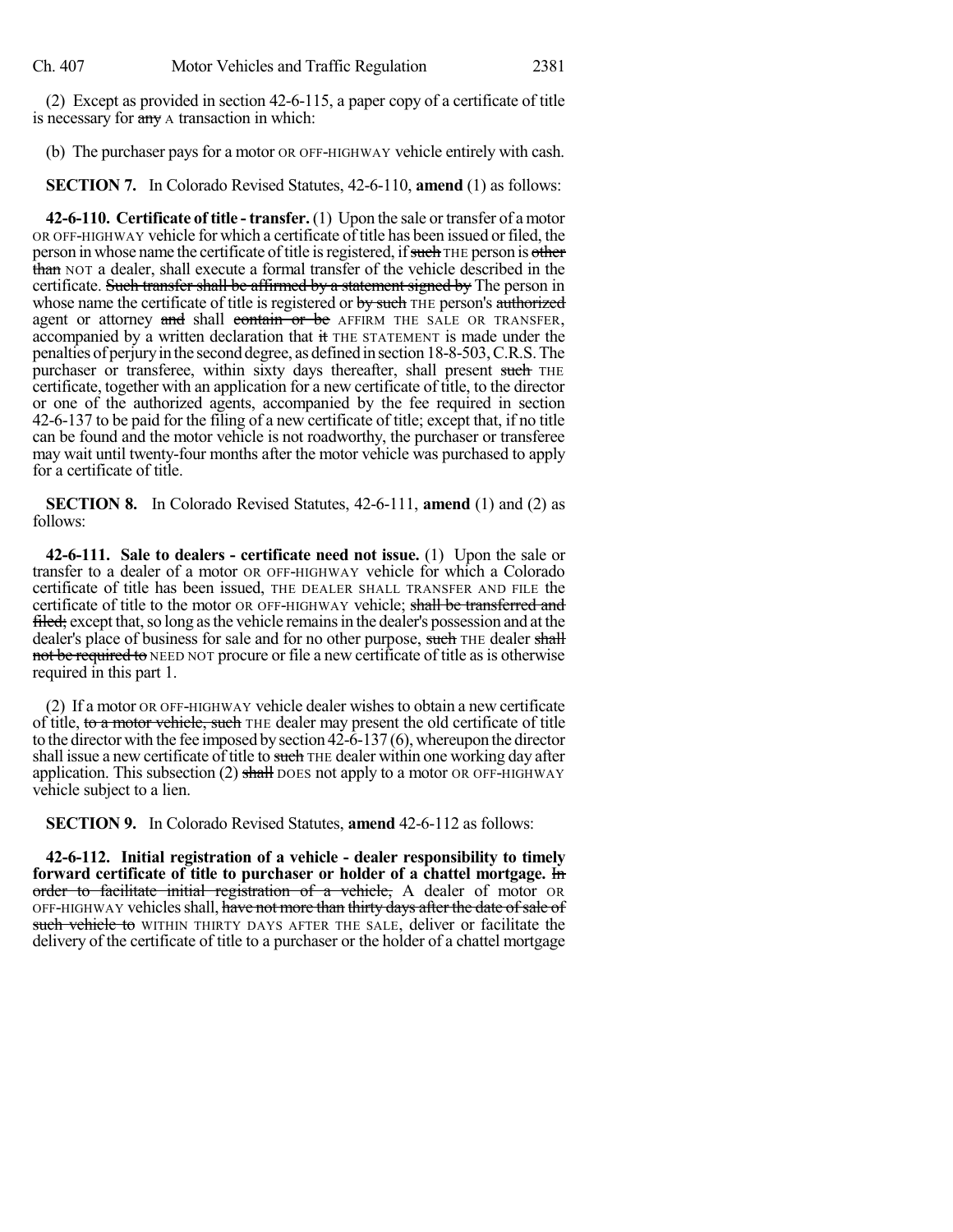on such THE motor OR OFF-HIGHWAY vehicle subject to section 42-6-109.

**SECTION 10.** In Colorado Revised Statutes, **amend** 42-6-113 as follows:

**42-6-113. New vehicles - bill of sale - certificate of title - rules.** (1) Upon the sale or transfer by a dealer of a new motor OR OFF-HIGHWAY vehicle, such THE dealer shall, upon delivery, make, execute, and deliver to the purchaser or transferee a sufficient bill of sale and the manufacturer's certificate of origin.

(2) The bill of sale shall MUST:

(a) Be affirmed by a statement signed by such THE dealer, shall contain CONTAINING or be accompanied by a written declaration that it is made under the penalties of perjury in the second degree, as defined in section 18-8-503, C.R.S.;

(b) shall Be in such form as the director may require; and

(c) shall Contain, in addition to other information that the director may by rule require, the make and model of the motor OR OFF-HIGHWAY vehicle, so sold or transferred, the identification number placed upon the vehicle by the manufacturer for identification purposes, the manufacturer's suggested retail price, and the date of the sale or transfer, together with a description of any mortgage or lien on the vehicle that secures any part of the purchase price.

(3) Upon presentation of such a THE bill of sale AND THE MANUFACTURER's CERTIFICATE OF ORIGIN, to the director or an authorized agent SHALL FILE a new certificate of title for the vehicle described in the bill of sale. shall be filed. A DEALER SHALL TRANSFER A new motor OR OFF-HIGHWAY vehicle that is used by a dealer for demonstration shall be transferred in accordance with this section.

**SECTION 11.** In Colorado Revised Statutes, **amend** 42-6-114 as follows:

**42-6-114. Transfers by bequest, descent, or law.** Upon the transfer of ownership of a motor OR OFF-HIGHWAY vehicle by inheritance or by operation of law, as in proceedings in bankruptcy, insolvency, replevin, attachment, execution, or other judicial sale, or whenever such IF THE vehicle is sold to satisfy storage or repair charges orrepossessed to satisfya secured debt, the director orthe authorized agent may issue, upon the surrender of any available certificate of title and presentation of such proof of ownership as the director may reasonably require or a court order, a new certificate of title on behalf of the new owner, and disposition shall be made DISPOSE OF THE CERTIFICATE as in other cases.

**SECTION 12.** In Colorado Revised Statutes, 42-6-115, **amend** (1) (a) introductory portion and (3) (b); and **add** (1) (d) as follows:

**42-6-115. Furnishing bond for certificates.** (1) (a) If the applicant for a certificate of title to a motor OR OFF-HIGHWAY vehicle is unable to provide the director or the authorized agent with a certificate of title duly transferred to the applicant or other evidence of ownership satisfactory to the director asspecified in rules established pursuant to UNDER section 42-6-104, the director or the authorized agent may file a certificate of title for the vehicle if the applicant furnishes the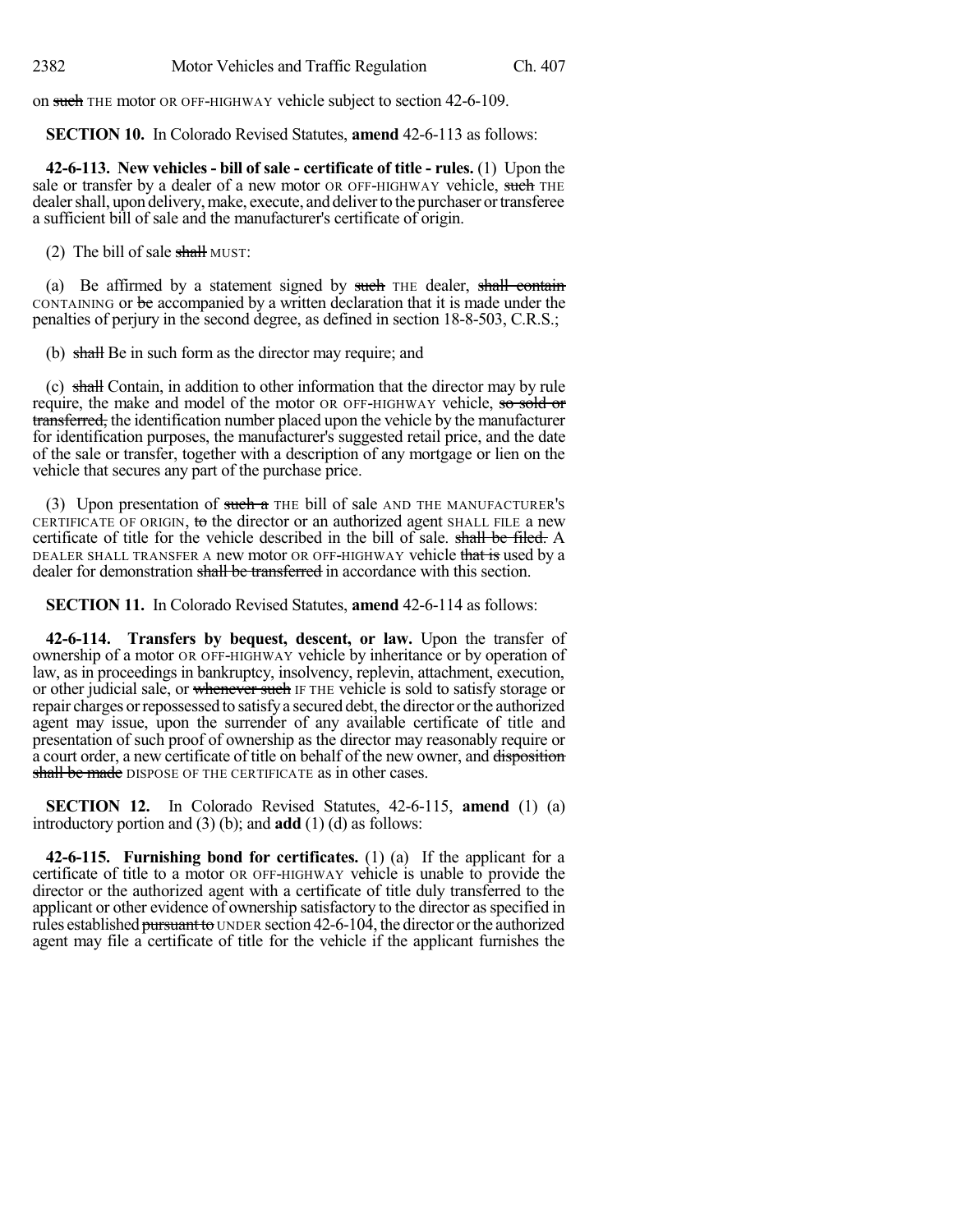director orthe authorized agent with a statement, in a formspecified by the director, that contains:

(d) UPON RECEIPT OF AN APPLICATION BY THE OWNER OF A MOTOR OR OFF-HIGHWAY VEHICLE THAT IS SUBJECT TO A LIEN OR MORTGAGE,THE AUTHORIZED AGENT SHALL NOT ISSUE A CERTIFICATE OF TITLE UNLESS THE OWNER INCLUDES A SIGNED ORIGINAL OR SIGNED DUPLICATE OF THE MORTGAGE OR COPY THEREOF, CERTIFIED BY THE HOLDER OF THE MORTGAGE OR THE HOLDER'S AGENT TO BE A TRUE COPY OF THE SIGNED ORIGINAL MORTGAGE. UPON RECEIVING THE MORTGAGE, THE AUTHORIZED AGENT SHALL COMPLY WITH SECTIONS 42-6-121 (2), 42-6-122, AND 42-6-123 CONCERNING THE LIEN OR MORTGAGE.

 $(3)(b)(I)$  If the A vehicle for which the certificate is filed is twenty-five years old or older, the applicant has had a certified vehicle identification number inspection performed on the vehicle, and the applicant presents a notarized bill of sale within twenty-four months after the sale with the title application, the applicant need not furnish surety under this subsection  $(3)$ . To be excepted from the surety requirement, an applicant shall MUST submit an affidavit to the department that is sworn to under penalty of perjury AND that states that the required documents submitted are true and correct.

(II) AN APPLICANT NEED NOT FURNISH SURETY UNDER THIS SUBSECTION (3) FOR AN OFF-HIGHWAY VEHICLE IF THE APPLICANT SUBMITS AN AFFIDAVIT UNDER PENALTY OF PERJURY THAT ATTESTING TO OWNERSHIP OF THE VEHICLE AND IF THE VEHICLE:

(A) WAS MOVED TO COLORADO FROM A STATE NOT ISSUING CERTIFICATES OF TITLE FOR OFF-HIGHWAY VEHICLES;

(B) IS USED AND HELD AS INVENTORY BY A POWERSPORTS DEALER;

(C) WAS OWNED BY AN AGENCY OF THE UNITED STATES OR ANOTHER STATE OR A POLITICAL SUBDIVISION THEREOF;

(D) WAS OWNED BY AN AGRICULTURAL PRODUCER AND USED STRICTLY FOR AGRICULTURAL PURPOSES;

(E) WAS OWNED EXCLUSIVELY FOR THE PURPOSE OF BEING OPERATED IN AN ORGANIZED COMPETITIVE OR NONCOMPETITIVE EVENT ON PUBLICLY OR PRIVATELY OWNED OR LEASED LAND; EXCEPT THAT THIS EXEMPTION DOES NOT APPLY UNLESS THE AGENCY EXERCISING JURISDICTION OVER THE LAND SPECIFICALLY AUTHORIZES THE ORGANIZED COMPETITIVE OR NONCOMPETITIVE EVENT; OR

(F) WAS USED BY A DEALER, MANUFACTURER, OR AUTHORIZED DESIGNEE FOR AN OFF-HIGHWAY VEHICLE OPERATOR EDUCATION OR SAFETY PROGRAM.

**SECTION 13.** In Colorado Revised Statutes, **amend** 42-6-116 as follows:

**42-6-116. Applicationsfor filing of certificates of title - rules.** (1) If a person who desires or who is entitled to a filing of a certificate of title to a motor OR OFF-HIGHWAY vehicle is required to apply to the director or the authorized agent,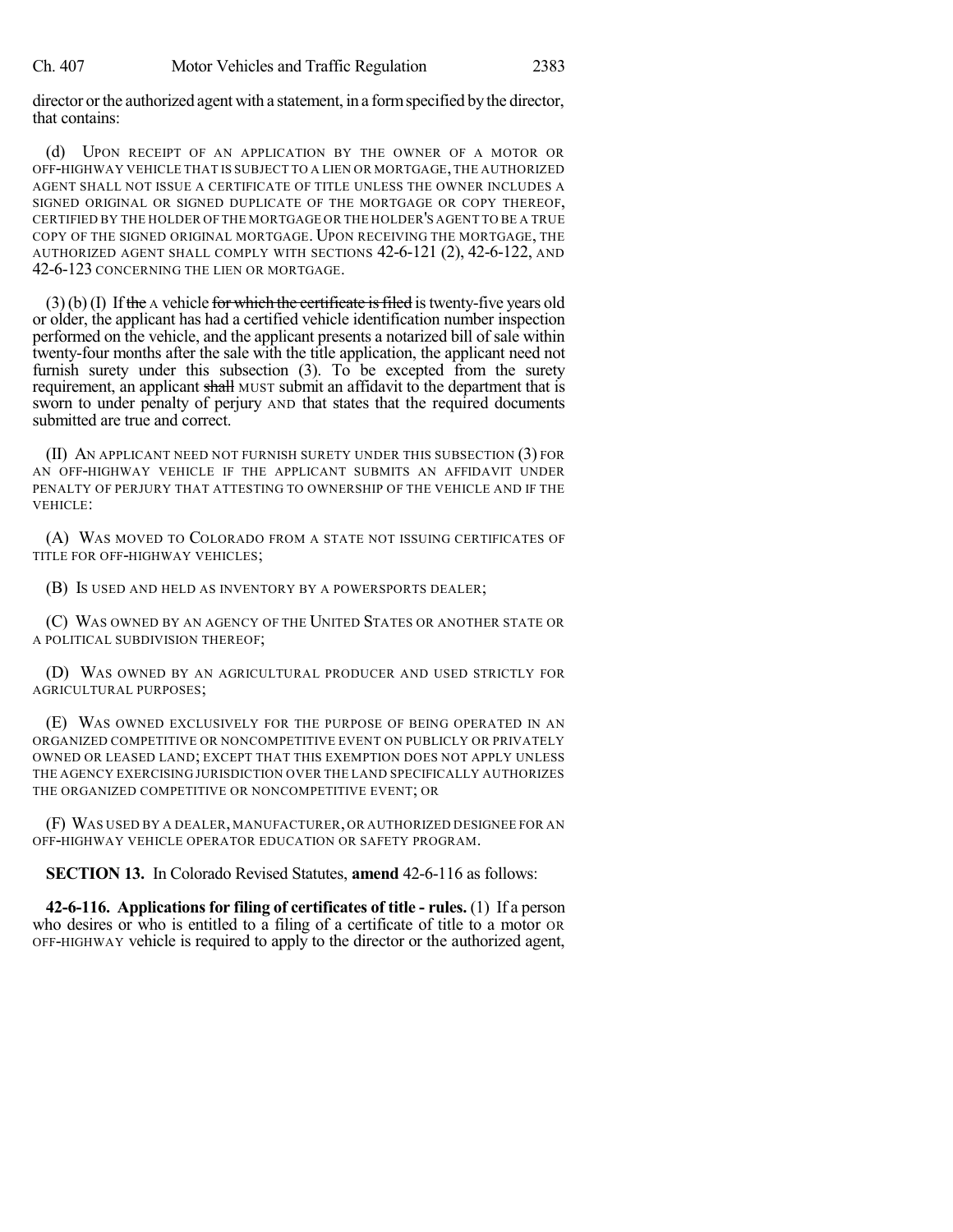such THE applicant shall apply upon a form provided by the director in which appears a description of the motor OR OFF-HIGHWAY vehicle including the make and model, the manufacturer's number, and a description of any other distinguishing mark, number, or symbol placed on said THE vehicle by the vehicle manufacturer for identification purposes, as may be required by the director by rule adopted in accordance with article 4 of title 24, C.R.S. The application shall also MUST show the name and correct address of the owner determined pursuant to section 42-6-139, a class A, class B, class C, class D, or class F vehicle owner's personal identification number as provided on a state-issued driver's license or assigned by the department, and the applicant's source of title and shall MUST include a description of all known mortgages and liens upon the motor OR OFF-HIGHWAY vehicle, the holder of the lien, the amount originally secured, and the name of the county and state in which such IF THE OWNER HOLDS A CERTIFICATE OF TITLE OR THE STATE IF THE OWNER DOES NOT HOLD A CERTIFICATE OF TITLE WHERE THE mortgage, or lien, OR FINANCING STATEMENT is recorded or filed. Such THE application shall MUST be verified by a statement signed by the applicant and shall MUST contain or be accompanied by a written declaration that it is made under the penalties of perjury in the second degree, as defined in section 18-8-503, C.R.S.

(2) UPON RECEIPT OF AN APPLICATION BY THE OWNER OF A MOTOR OR OFF-HIGHWAY VEHICLE THAT IS SUBJECT TO A LIEN OR MORTGAGE,THE AUTHORIZED AGENT SHALL NOT ISSUE A CERTIFICATE OF TITLE UNLESS THE OWNER INCLUDES A SIGNED ORIGINAL OR SIGNED DUPLICATE OF THE MORTGAGE OR COPY THEREOF, CERTIFIED BY THE HOLDER OF THE MORTGAGE OR THE HOLDER'S AGENT TO BE A TRUE COPY OF THE SIGNED ORIGINAL MORTGAGE. UPON RECEIVING THE MORTGAGE, THE AUTHORIZED AGENT SHALL COMPLY WITH SECTIONS 42-6-121 (2), 42-6-122, AND 42-6-123 CONCERNING THE LIEN OR MORTGAGE.

**SECTION 14.** In Colorado Revised Statutes, **amend** 42-6-118 as follows:

**42-6-118. Amended certificate.** If the owner of a motor OR OFF-HIGHWAY vehicle for which a Colorado certificate of title has been issued or filed replaces any part of the motor OR OFF-HIGHWAY vehicle on which appears the identification number or symbol described in the certificate of title and such THE identification number or symbol no longer appears on the motor OR OFF-HIGHWAY vehicle, or incorporates the part containing the identification number or symbol into another motor OR OFF-HIGHWAY vehicle, such THE owner shall immediately apply to the director or an authorized agent for an assigned identification number and an amended filing of a certificate of title to such THE vehicle.

**SECTION 15.** In Colorado Revised Statutes, **amend** 42-6-119 as follows:

**42-6-119. Certificates for vehicles registered in other states.** (1) When a resident of the state acquires the ownership of a motor OR OFF-HIGHWAY vehicle for which a certificate of title has been issued by a state other than Colorado, the person acquiring such THE vehicle shall apply to the director or an authorized agent for the filing of a certificate of title as in other cases.

(2) If a dealer acquires the ownership of a motor OR OFF-HIGHWAY vehicle by lawful means and the motor vehicle is titled under the laws of a state other than Colorado, such THE dealer shall not be required to NEED NOT file a Colorado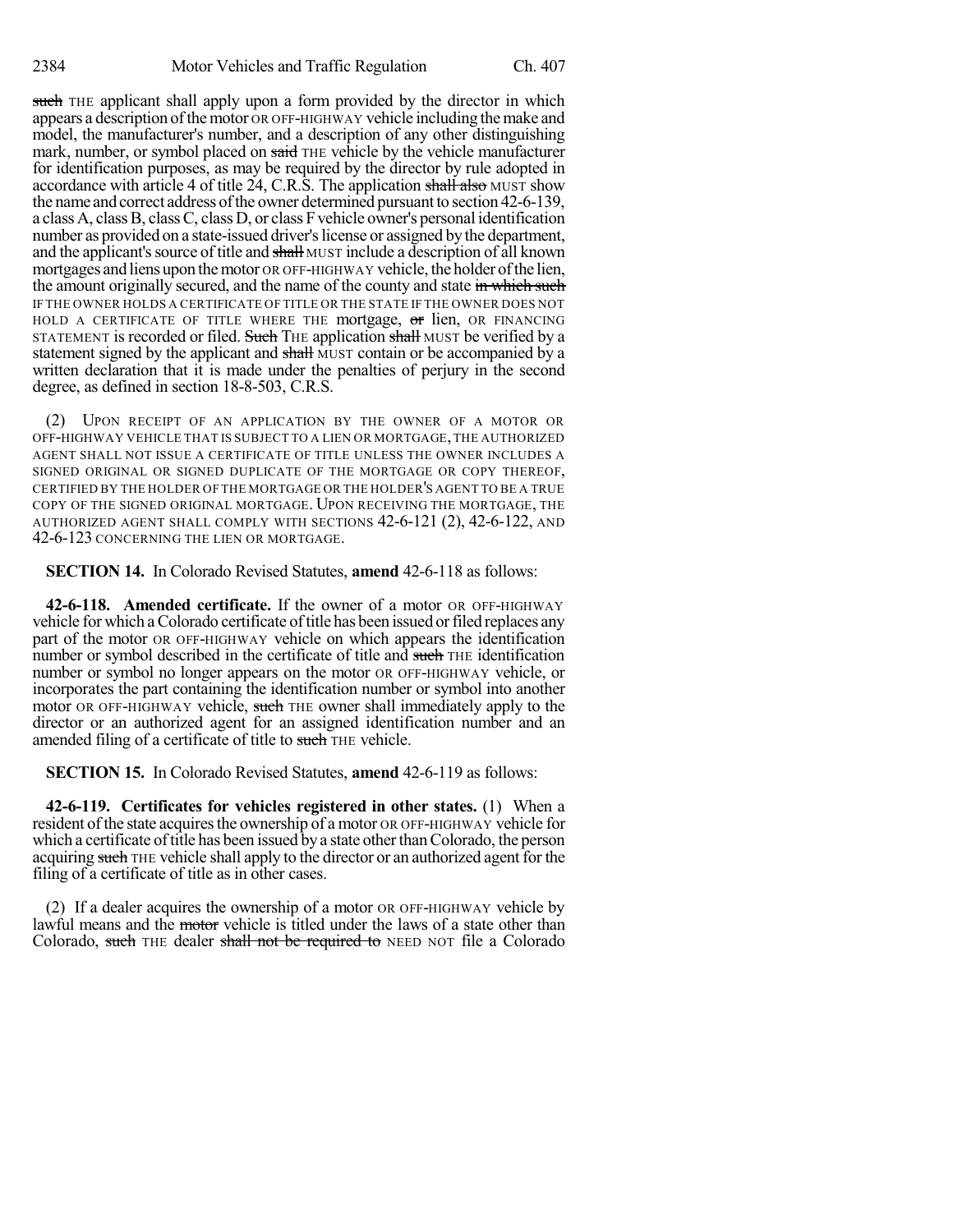certificate of title for the vehicle so long as such THE vehicle remains in the dealer's possession and at the dealer's place of business solely for the purpose of sale.

(3) Upon the sale by a dealer of a motor OR OFF-HIGHWAY vehicle, the certificate of title to which was issued in a state other than Colorado, the dealer shall, within thirty days after the date of sale, deliver or facilitate the delivery to the purchaser such THE certificate of title, from a state other than Colorado duly and properly endorsed or assigned to the purchaser, with a statement by the dealer that shall contain CONTAINING or be accompanied by a written declaration that it is made under the penalties of perjury in the second degree, as defined in section 18-8-503, C.R.S., and that shall set SETTING forth the following:

(a) That such THE dealer, has warranted and, by the execution of such THE affidavit, does warrant WARRANTS to the purchaser and all persons who shall claim through the NAMED purchaser named that, at the time of the sale, transfer, and delivery by the dealer, the vehicle described was free and clear of all liens and mortgages except as might therein appear IN THE CERTIFICATE OF TITLE;

(b) That the vehicle is not a stolen vehicle; and

(c) That such THE dealer had good, sure, and adequate title to, and full right and authority to sell and transfer, the vehicle.

(4) If the purchaser of the vehicle completes and includes the vehicle identification number inspection form as part of the application for filing of a Colorado certificate of title to such THE vehicle and accompanies the application with the affidavit required by subsection (3) of this section and the duly endorsed or assigned certificate of title from a state other than Colorado, a Colorado certificate of title may be filed in the same manner as upon the sale or transfer of a motor OR OFF-HIGHWAY vehicle for which a Colorado certificate of title has been issued or filed. Upon the filing by the director or the authorized agent of such THE certificate of title, the director or the authorized agent may dispose of such THE certificate of title and shall record such THE certificate of title as provided in section 42-6-124.

**SECTION 16.** In Colorado Revised Statutes, **amend** 42-6-120 as follows:

**42-6-120. Security interests upon motor vehicles.** (1) Except as provided in this section and section SECTIONS 42-6-130 AND 42-6-148, the provisions of the "Uniform Commercial Code", title 4, C.R.S., relating to the filing, recording, releasing, renewal, priority, and extension of chattel mortgages, as the term is defined in section  $42-6-102$  (9), shall DO not apply to motor OR OFF-HIGHWAY vehicles. Any A mortgage or refinancing of a mortgage intended by the parties to the mortgage or refinancing to encumber or create a lien on a motor vehicle, or to be perfected as a valid lien against the rights of third persons, purchasers for value without notice, mortgagees, or creditors of the owner, shall MUST be filed for public record. The DEPARTMENT OR AUTHORIZED AGENT SHALL NOTE the fact of filing shall be noted on the owner's certificate of title or bill of sale substantially in the manner provided in section 42-6-121.

(2) The provisions of This section and section 42-6-121 shall DO not apply to any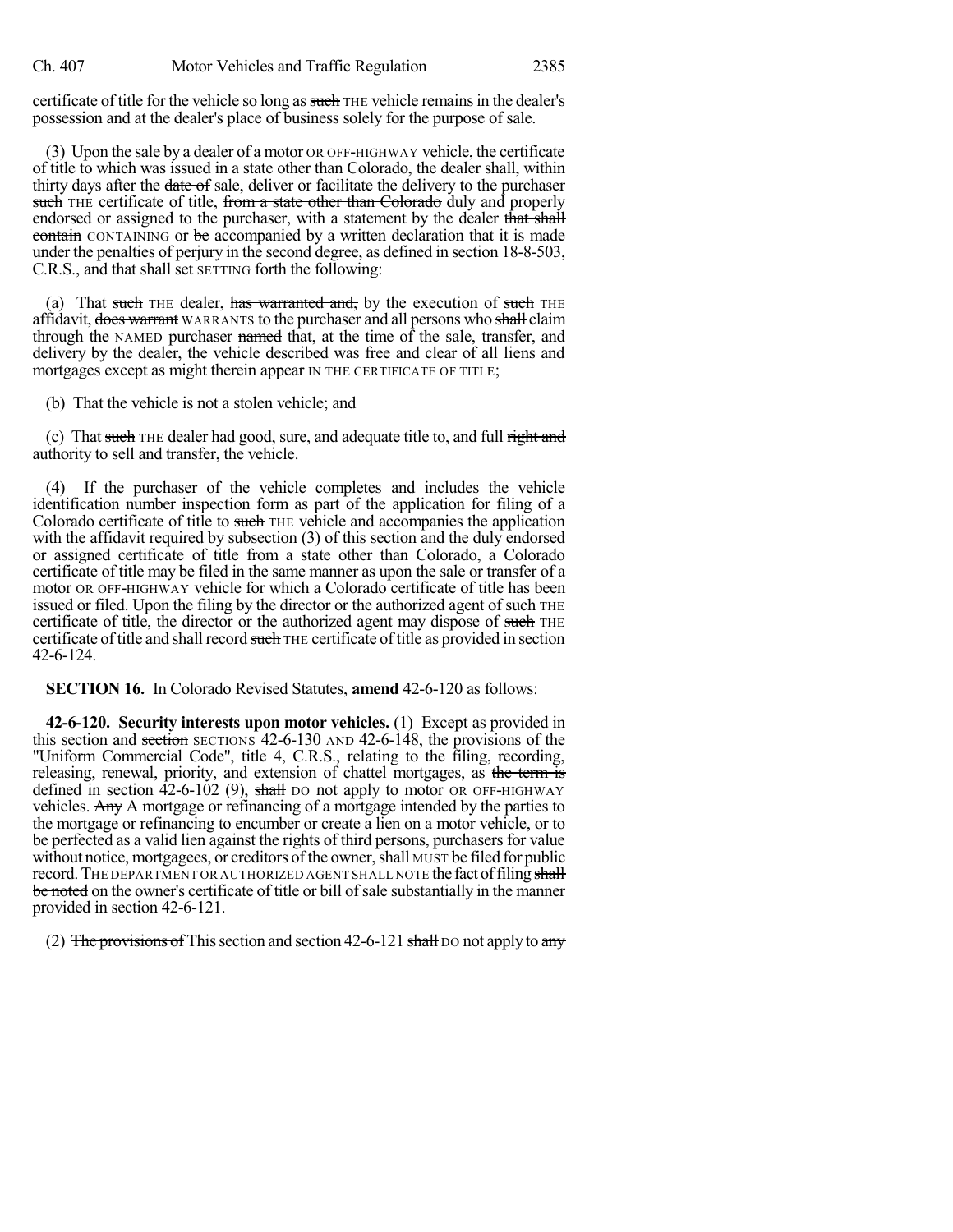A mortgage or security interest upon any A vehicle or motor vehicle held for sale or lease which THAT constitutes inventory as defined in section 4-9-102, C.R.S. As to such mortgages or security interests, the provisions of article 9 of title 4, C.R.S., shall apply, and THE perfection of such mortgages or security interests, shall be made pursuant thereto, and the rights of the parties, shall be ARE governed and determined thereby BY ARTICLE 9 OF TITLE 4, C.R.S.

(3) Notwithstanding any provision of law to the contrary, in the case of motor vehicles, OFF-HIGHWAY VEHICLES, or trailers, a lease transaction does not create a sale or security interest solely because it permits or requires the rental price to be adjusted either upward or downward under the agreement by reference to the amount realized upon sale or other disposition of the motor vehicle, OFF-HIGHWAY VEHICLE, or trailer.

(4) The rights of a buyer, lessee, or lien creditor that arise after a mortgage attachesto amotor OR OFF-HIGHWAY vehicle and before perfection underthis article shall be ARE determined by section 4-9-317, C.R.S.

**SECTION 17.** In Colorado Revised Statutes, 42-6-121, **amend** (1) and (2) as follows:

**42-6-121. Filing of mortgage - rules.** (1) The holder of a chattel mortgage on a motor OR OFF-HIGHWAY vehicle desiring to secure the rights provided for in this part 1 and to have the existence of the mortgage and the fact of the filing of the mortgage for public record noted in the filing of the certificate of title to the encumbered motor vehicle shall MUST present the signed original or signed duplicate of the mortgage or copy thereof OF THE MORTGAGE, certified by the holder of the mortgage or the holder's agent to be a true copy of the signed original mortgage, and the certificate of title or application for certificate of title to the motor vehicle encumbered to the authorized agent of the director in the county or city and county in which the mortgagor of such motor THE vehicle resides or where the property VEHICLE is located. The filings HOLDER may be made FILE either with paper documents or electronically. The mortgage or refinancing of a loan secured by a mortgage shall MUST state the name and address of the debtor; the name and address of the mortgagee or name of the mortgagee's assignee; the make, vehicle identification number, and year of manufacture of the mortgaged vehicle; and the date and amount of the loan secured by the mortgage. AN OWNER OF A MOTOR OR OFF-HIGHWAY VEHICLE APPLYING FOR A CERTIFICATE OF TITLE UNDER SECTION 42-6-115,42-6-116,OR 42-6-119IS DEEMED TO HAVE FILED UNDER THIS SECTION ON BEHALF OF THE MORTGAGE OR LIEN HOLDER.

(2) (a) Upon the receipt of the electronic, original, or duplicate mortgage or certified copy thereof OF THE MORTGAGE and certificate of title or application for certificate of title, the authorized agent, ifsatisfied that the vehicle described in the mortgage is the same as that described in the certificate of title or filed title, shall file within the director's authorized agent's motor AND OFF-HIGHWAY vehicle database:

(I) Notice of such THE mortgage or lien, in which shall appear APPEARS the day on which the mortgage was received for filing;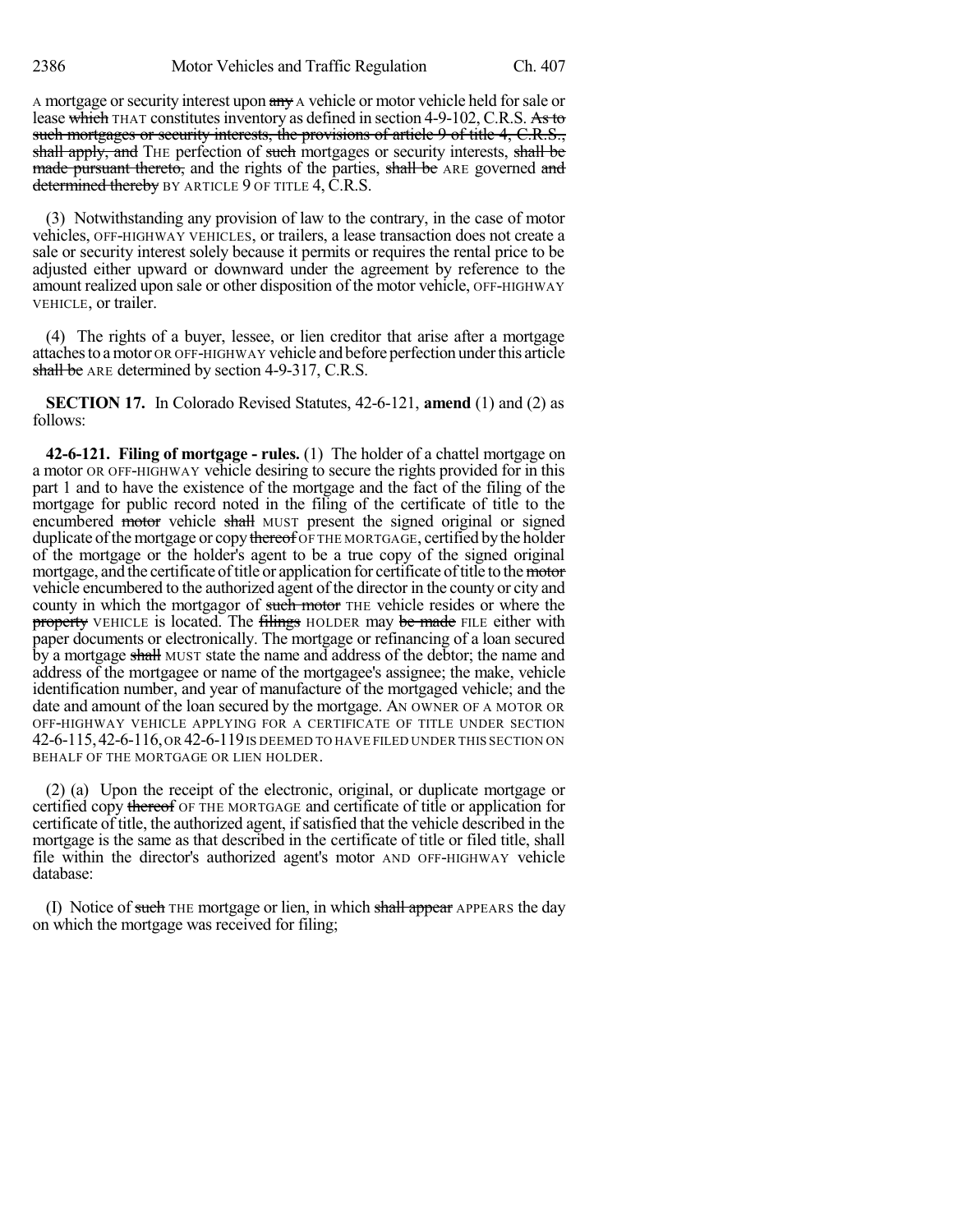(II) The name and address of the mortgagee named and the name and address of the holder of such THE mortgage, if such person is other than the mortgagee named, THE HOLDER IS NOT THE NAMED MORTGAGEE;

(III) The amount secured by the vehicle;

(IV) The date of the mortgage;

(V) The day and year on which the mortgage was filed for public record; and

(VI) such ANY other information regarding the filing of the mortgage in the office of the director's authorized agent as may be required by the director by rule.

(b) The director's authorized agent shall electronically transmit, when the director's authorized agent uses an electronic filing system, the certificate of title, application for certificate of title, and mortgage information to the database of the director for maintenance of a central registry of motor AND OFF-HIGHWAY vehicle title information pursuant to section 42-6-147.

**SECTION 18.** In Colorado Revised Statutes, **amend** 42-6-122 as follows:

**42-6-122. Disposition of mortgages by agent- rules.**(1) The authorized agent, upon receipt of the mortgage, shall file the mortgage in the agent's office, Such mortgage shall be appropriately indexed and cross-indexed:

(a) Under one or more of the following headings in accordance with the rules adopted by the director:

(I) Make or vehicle identification number of motor OR OFF-HIGHWAY vehicles mortgaged;

(II) Names of owners of mortgaged motor OR OFF-HIGHWAY vehicles as the same THEY appear on the certificates of title thereto;

(III) The numbers of the certificates of title for motor OR OFF-HIGHWAY vehicles mortgaged;

(IV) The numbers or other identification marks assigned to registration certificates issued upon the licensing REGISTRATION of mortgaged vehicles;

(b) Under the name of the mortgagee, the holder of such THE mortgage, or the owner of such THE vehicle; or

(c) Under such other system as the director may devise and determine to be necessary for the efficient administration of this part 1.

(2) All records of mortgages affecting motor OR OFF-HIGHWAY vehicles shall be ARE public and may be inspected and copies thereof made COPIED, as is provided by law respecting public records affecting real property.

**SECTION 19.** In Colorado Revised Statutes, **amend** 42-6-123 as follows: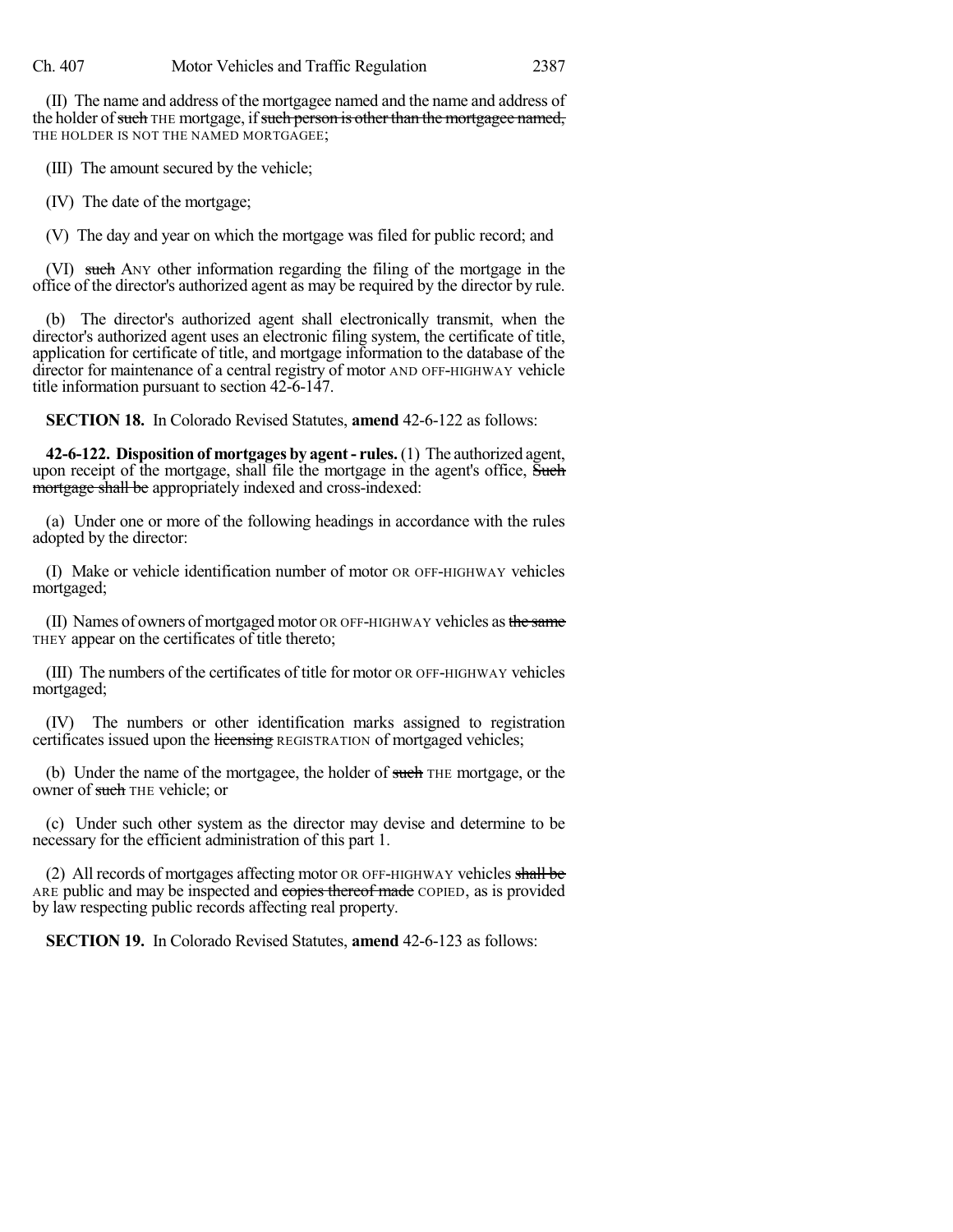**42-6-123. Disposition after mortgaging.** After a mortgage on a motor OR OFF-HIGHWAY vehicle has been filed in the authorized agent's office, the authorized agent shall mail, DELIVER, or electronically transfer to the director the certificate of title or bill of sale which THAT the authorized agent has filed in the record. Upon the receipt thereof, The director shall maintain completed electronic records transferred by the authorized agent. The director shall issue a new certificate of title containing, in addition to the other matters and things required to be set forth in certificates of title, a description of the mortgage and all information respecting said THE mortgage and the filing thereof as may appear THAT APPEAR in the certificate of the authorized agent, and the director or the director's authorized agent shall thereafter THEN dispose of said THE new certificate of title containing said THE notation as provided in section 42-6-124.

**SECTION 20.** In Colorado Revised Statutes, **amend** 42-6-124 as follows:

**42-6-124. Disposition of certificates of title.** (1) All certificates of title issued by The director or the director's authorized agent shall be disposed of by the director DISPOSE OF A CERTIFICATE OF TITLE ISSUED BY THE DIRECTOR OR THE AUTHORIZED AGENT in the following manner:

(a) If the certificate of title that is filed by the director's authorized agent is maintained in an electronic format within the director's and the director's authorized agent's motor AND OFF-HIGHWAY vehicle databases as required by the standards established pursuant to article 71.3 of title 24, C.R.S., the certificate of title shall be disposed of in accordance with paragraphs (b) and (c) of this subsection (1).

(b) If it appears, from the records in the director's or the director's authorized agent's office and from an examination of the certificate of title, that the motor OR OFF-HIGHWAY vehicle therein described IN THE CERTIFICATE OF TITLE is not subject to a mortgage filed subsequent to AFTER August 1, 1949, or if such THE vehicle is encumbered by a mortgage filed in any county of a state other than the state of Colorado, THE DIRECTOR OR AUTHORIZED AGENT SHALL DELIVER the certificate of title shall be delivered to the person who therein appears to be the owner of the vehicle described, or such certificate shall be mailed MAIL THE CERTIFICATE to the owner thereof OF THE VEHICLE at his or her address as the same may appear IT APPEARS in the application, the certificate of title, or other records in the director's or the director's authorized agent's office.

(c) If it appears, from the records in the office of the director or the director's authorized agent and from the certificate of title, that the motor OR OFF-HIGHWAY vehicle therein described IN THE CERTIFICATE OF TITLE is subject to one or more mortgages filed subsequent to AFTER August 1, 1949, the director or the director's authorized agent shall electronically maintain or deliver the certificate of title issued by the director to the mortgagee named therein IN THE CERTIFICATE OF TITLE or the holder thereof OF THE CERTIFICATE OF TITLE whose mortgage was first filed in the office of an authorized agent.

**SECTION 21.** In Colorado Revised Statutes, 42-6-125, **amend** (1) and (2) (a) (I) as follows:

**42-6-125. Release of mortgages - rules.** (1) Upon the payment or discharge of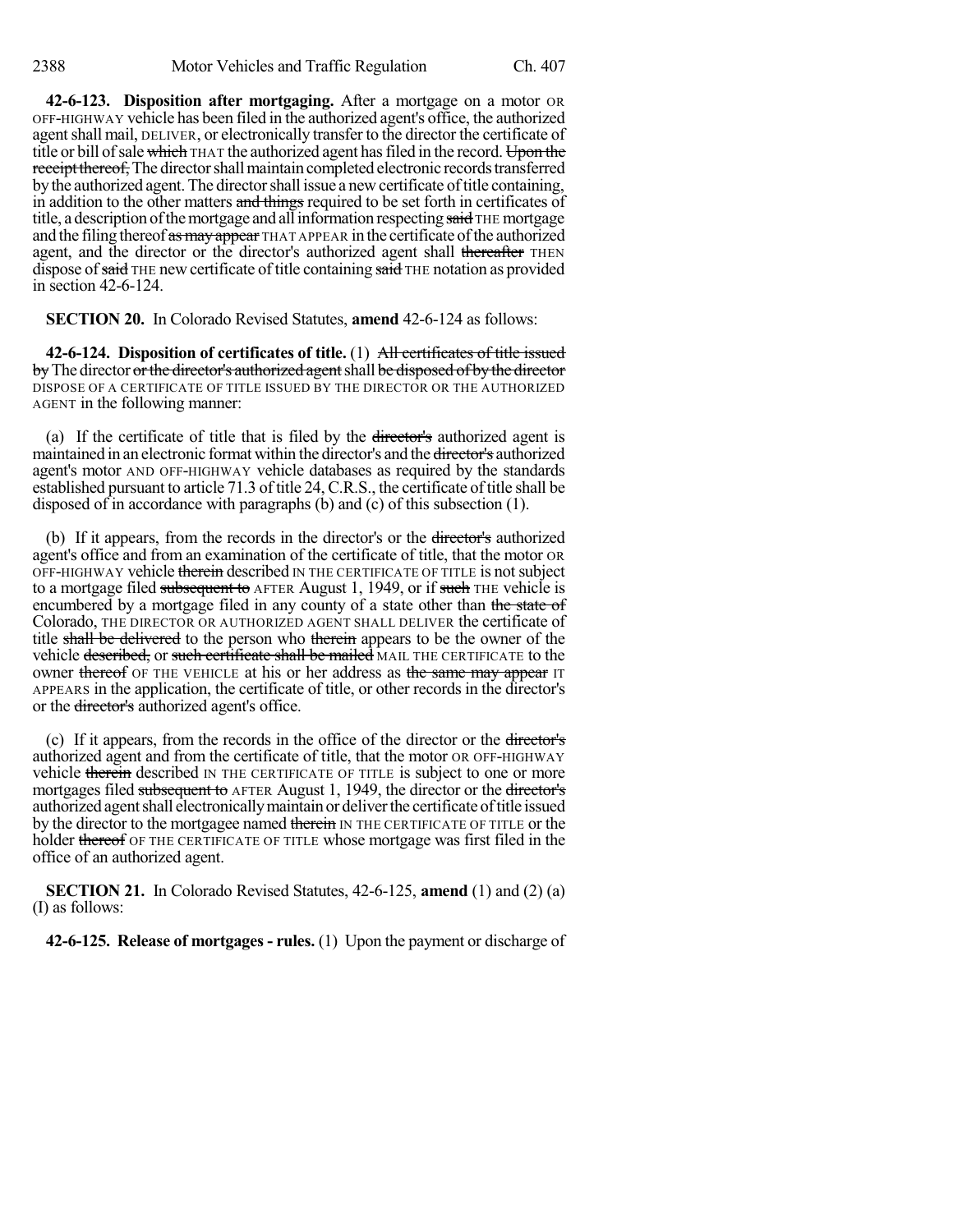the undertaking secured by  $\frac{a_n}{b_n}$  A mortgage on a motor OR OFF-HIGHWAY vehicle that has been filed for record in the manner prescribed in UNDER section 42-6-121, the legal holder, on a form approved by the director, shall make and execute the notice NOTIFY THE DIRECTOR OR AUTHORIZED AGENT of the discharge of the obligation and release of the mortgage securing the obligation and set forth in the notice the facts concerning the right of the holder to release the mortgage as the director by appropriate rule may require which BY RULE. THE LIENHOLDER SHALL INCLUDE IN THE NOTICE OF satisfaction and release shall be affirmed by a statement A signed by the legal lienholder AFFIRMATION, noted in the certificate of title on file with the director or the director's authorized agent, and that shall contain or be CONTAINS OR IS accompanied by a written declaration that it is made under the penalties of perjury in the second degree, as defined in section 18-8-503, C.R.S. Thereupon, the holder of the RELEASED mortgage so released shall dispose of the certificate of title as follows:

(a) If it appears that the motor OR OFF-HIGHWAY vehicle is encumbered by a mortgage filed in the manner prescribed in UNDER section 42-6-121 subsequent to AFTER the date on which the RELEASED mortgage so released was filed for record, the holder of such THE certificate of title shall deliver the title CERTIFICATE to the person shown to be the holder of the mortgage noted on the title filed earliest after the filing of the RELEASED mortgage, released, or to the person or agent of the person shown to be the assignee or other legal holder of the mortgage, orshall mail the title CERTIFICATE to the mortgagee or holder at his or her THE address APPEARING ON THE MORTGAGE. If the certificate is returned unclaimed, it shall be sent by THE HOLDER SHALL mail THE CERTIFICATE to the director.

(b) If it appears from an examination of the certificate of title that there are no other outstanding mortgages against the motor OR OFF-HIGHWAY vehicle in the title upon the release of the mortgage as provided in this section, the holder of the mortgage shall deliver the certificate of title to the owner of the vehicle or shall mail the title to the owner at his or her address, and, if for any reason the certificate of title is not delivered to the owner of the vehicle or is returned unclaimed, it shall immediately be mailed THE HOLDER SHALL IMMEDIATELY MAIL THE CERTIFICATE to the director.

(c) The director's authorized agent shall note in the electronic record of the lien such THE satisfaction or AND release of such THE lien or mortgage and shall file such A NOTICE OF THE satisfaction or AND release of such lien as required in ACCORDANCE WITH section 42-6-122.

(2) (a)(I) Except when a lienholder can show extenuating circumstances, within fifteen calendar days after a lien or mortgage on a motor OR OFF-HIGHWAY vehicle is paid and satisfied, a lienholder shall release the lien or mortgage as required by subsection (1) of this section.

**SECTION 22.** In Colorado Revised Statutes, 42-6-126, **amend** (1) (a) and (1) (b) (II) as follows:

**42-6-126. New certificate upon release of mortgage - rules.** (1) (a) Upon the satisfaction of the debt and release of a mortgage on a motor OR OFF-HIGHWAY vehicle filed for record in the manner prescribed in AS REQUIRED BY section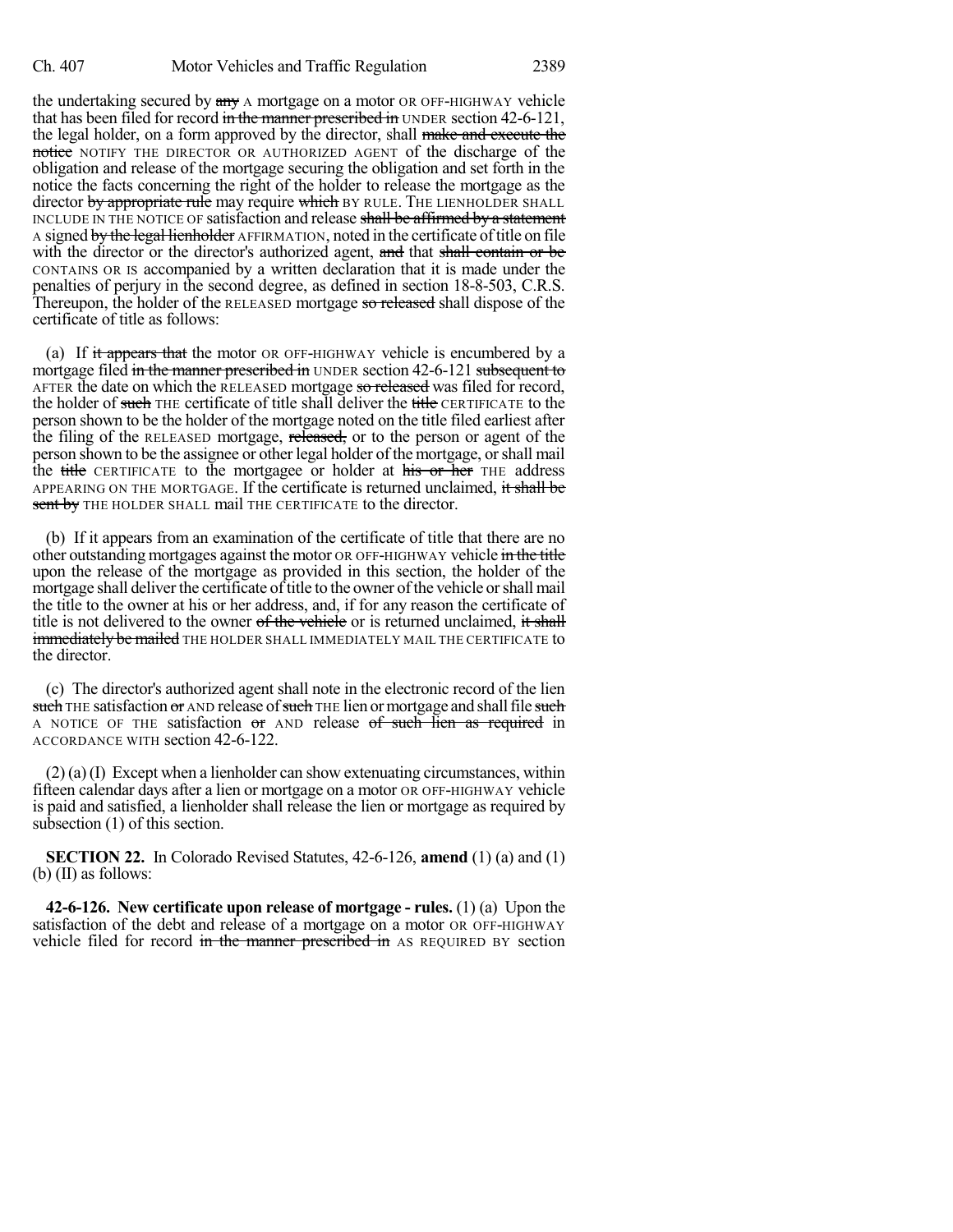## 42-6-121:

(I) The owner of the vehicle encumbered by the mortgage, the purchaser fromor transferee of the owner as appears on the certificate of title, or the holder of  $\frac{any}{any}$  A mortgage that was junior to the mortgage released, upon the receipt of the certificate of title, as provided in section 42-6-125, shall deliver the title to the authorized agent, who shall transmit the title to the director; or

(II) The lienholdershall notify the authorized agent ofthe satisfaction ofthe debt and release of the mortgage, setting forth any facts concerning the right of the holder to release the mortgage as the director may require. The LIENHOLDER SHALL SIGN A satisfaction and release shall be THAT IS affirmed by a statement signed by the lienholder noted in the certificate of title and shall contain CONTAINING or be accompanied by a written declaration that it is made under the penalties of perjury in the second degree, as defined in section 18-8-503, C.R.S. Upon receiving a valid satisfaction and release, the director or authorized agentshall note the release ofthe lien and shall issue a certificate of title for the motor vehicle, omitting all reference to the mortgage.

(b) Upon the receipt by the director of a statement of mortgage release, the director shall:

(II) Issue a new certificate of title to the motor OR OFF-HIGHWAY vehicle, omitting all reference to the released mortgage; and

**SECTION 23.** In Colorado Revised Statutes, 42-6-127, **amend** (2) as follows:

**42-6-127. Duration of lien of mortgage - extensions - rules.** (2) Upon receipt of a mortgage extension, the director's authorized agent shall make and complete the electronic record of the extension as the director by rule may require within the director's or the director's authorized agent's motor AND OFF-HIGHWAY vehicle database, and shall note the fact of the extension of the mortgage on the certificate of title, which may be filed electronically. Thereafter, the certificate of title shall be returned AUTHORIZED AGENT SHALL RETURN THE CERTIFICATE to the person shown on the certificate to be entitled to the certificate. If any mortgage other than one on a trailer coach; truck tractor; multipurpose trailer, if known when filed; or motor home that has been filed for record and noted on the certificate of title AND has not been released or extended within ten years after the date on which WHEN the mortgage was filed in the office of the director's authorized agent, the person shown by the records in the director's office to be the owner of the motor OR OFF-HIGHWAY vehicle described in the certificate of title, upon making an appropriate application therefor FILING AN APPLICATION, may request that any THE AUTHORIZED AGENT REMOVE references to the mortgages shown on the records. of the director's authorized agent be removed by the authorized agent. The director's authorized agent shall remove all reference to mortgages shown in the director's authorized agent's records to have been of record in the office of the authorized agent for more than ten years which mortgages have been neither released nor extended as provided in this section WITHOUT BEING RELEASED OR EXTENDED.

**SECTION 24.** In Colorado Revised Statutes, **amend** 42-6-128 as follows: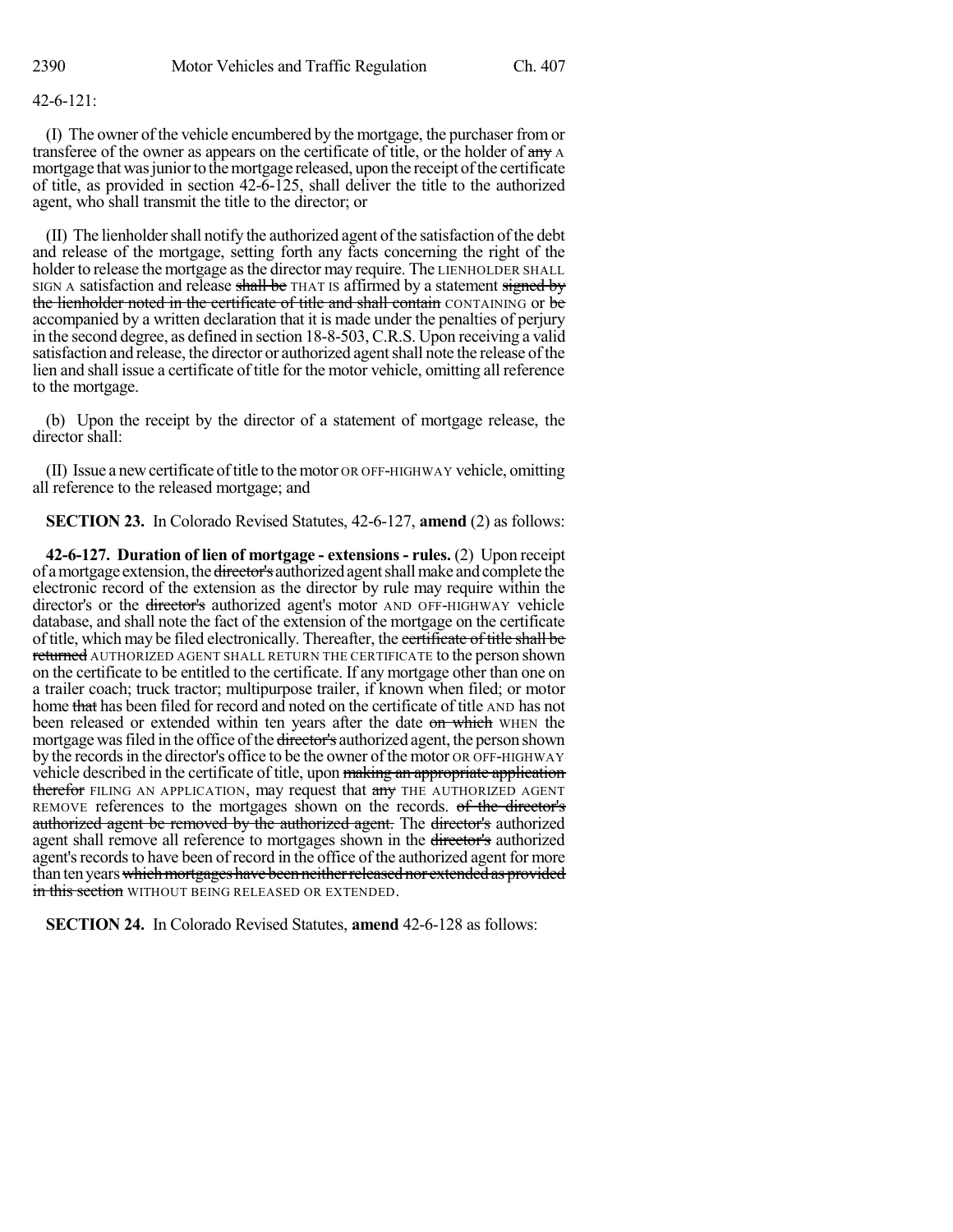**42-6-128. Validity of mortgage between parties.** Nothing in this part 1 shall be construed to impair IMPAIRS the validity of a mortgage on a motor OR OFF-HIGHWAY vehicle between the parties thereto as long as no purchaser for value, mortgagee, or creditor without actual notice of the existence thereof OF A MORTGAGE has acquired an interest in the motor OR OFF-HIGHWAY vehicle described therein IN THE MORTGAGE, notwithstanding that the parties to said THE mortgage have failed to comply with the provisions of this part 1.

**SECTION 25.** In Colorado Revised Statutes, 42-6-129, **amend** (1), (2), and (4) as follows:

**42-6-129. Second or other junior mortgages.** (1) On and after July 1, 1977, any A person who takes a second or other junior mortgage on a motor OR OFF-HIGHWAY vehicle for which a Colorado certificate of title has been issued or filed may file said THE mortgage for public record and have the existence thereof OF THE MORTGAGE noted or filed on the certificate of title with like effect as in other cases, in the manner prescribed in AS REQUIRED BY this section.

(2) Such second or THE junior mortgagee or the holder thereof OF THE MORTGAGE shall file said THE mortgage pursuant to the requirements of AS REQUIRED BY section 42-6-121 with the <del>director's</del> authorized agent of the county wherein WHERE the mortgagor of said THE motor OR OFF-HIGHWAY vehicle resides or where the motor vehicle is located, and shall accompany said THE mortgage with a written request to have the existence thereof OF THE MORTGAGE noted or filed on the certificate of title records of the director's authorized agent pertaining to the motor vehicle covered by the junior or second mortgage. Upon the filing of such THE mortgage, the director's authorized agent shall note in the record of the subject vehicle the day and hour on which such WHEN THE mortgage was received by the agent, and shall make and deliver a receipt for the mortgage to the person filing the mortgage, and shall file the second or junior mortgage as required under section 42-6-122.

(4) If  $\frac{dy}{dx}$  A person lawfully in possession of a certificate of title to  $\frac{dy}{dx}$  A motor OR OFF-HIGHWAY vehicle, upon whom demand is made for the delivery thereof to the authorized agent, omits, for any reason whatsoever, FAILS to deliver or mail the same CERTIFICATE OF TITLE to the authorized agent, such THE person shall be IS liable to the holder of such second or THE junior mortgage for all damage sustained by reason of such THE omission.

**SECTION 26.** In Colorado Revised Statutes, **amend** 42-6-130 as follows:

**42-6-130. Priority of secured interests.** The liens or mortgagesfiled for record or noted on a certificate of title to a motor OR OFF-HIGHWAY vehicle, as provided in section  $42-6-121$ , shall take priority in the same order that they were filed in the office of WITH the authorized agent; except that the priority of a purchase-money security interest, as defined in section 4-9-103, C.R.S., shall be is determined in accordance with sections 4-9-317 (e) and 4-9-324 (a), C.R.S.

**SECTION 27.** In Colorado Revised Statutes, **amend** 42-6-131 as follows:

**42-6-131. Mechanic's, warehouse, and other liens.** Nothing in this part 1 shall be construed to impair IMPAIRS the rights of lien claimants arising under any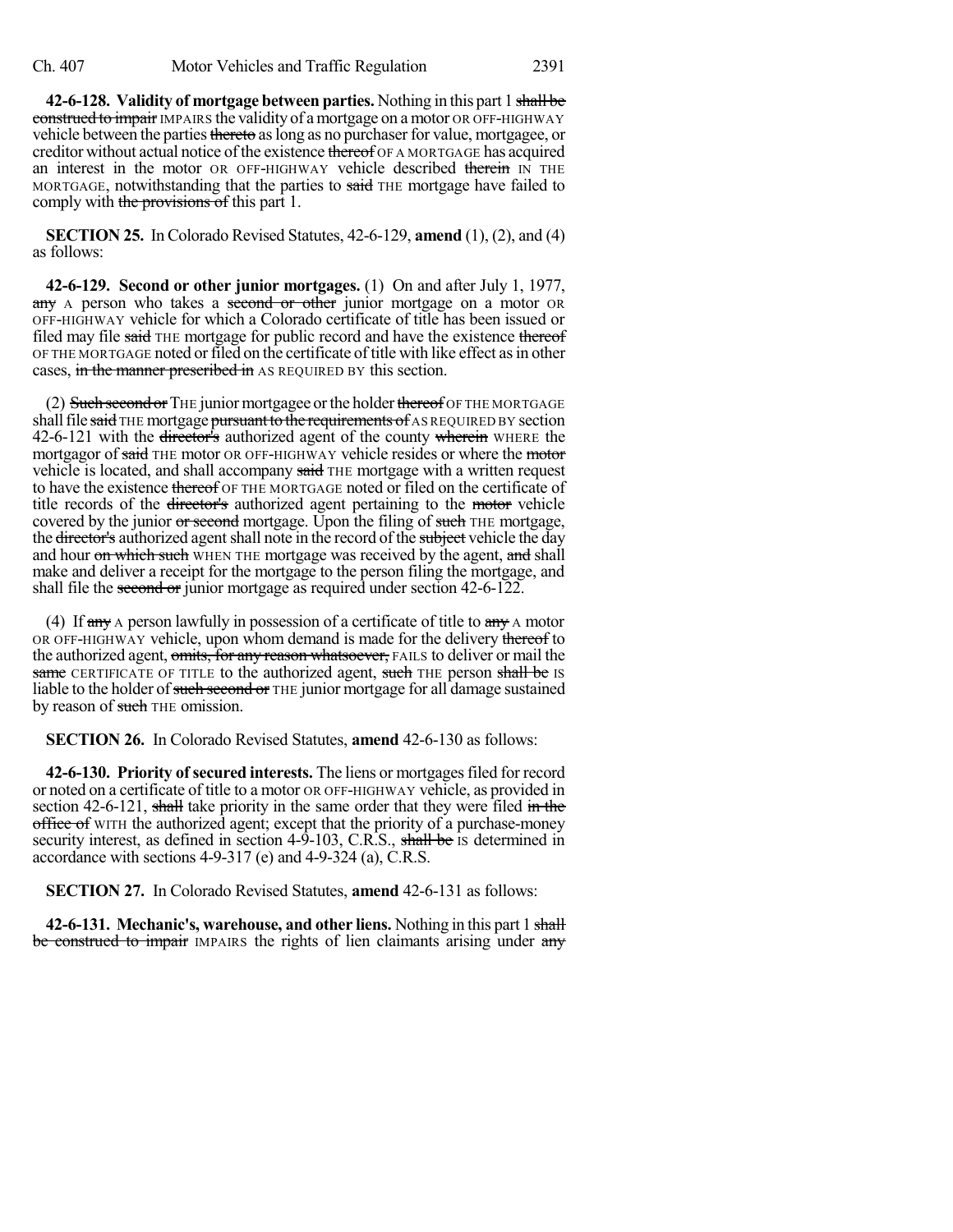mechanics' A MECHANIC's lien law or the lien of a warehouse or other person claimed for repairs on or storage of  $\frac{day}{x}$  a motor OR OFF-HIGHWAY vehicle, when a mechanic's lien or storage lien originated prior to a mortgage or lien on the motor OR OFF-HIGHWAY vehicle being filed for record and such motor THE vehicle has remained continuously in the possession of the person claiming such THE mechanic's lien or lien for storage.

**SECTION 28.** In Colorado Revised Statutes, **amend** 42-6-133 as follows:

**42-6-133. Foreign mortgages and liens.** No A mortgage or lien on a motor OR OFF-HIGHWAY vehicle filed for record in a state other than Colorado shall be IS NOT valid and enforceable against the rights of subsequent purchasers for value, creditors, lienholders, or mortgagees having no actual notice of the existence of such THE mortgage or lien. If the certificate of title for such THE vehicle bears any notation adequate to apprise a purchaser, creditor, lienholder, or mortgagee of the existence of a mortgage or lien at the time a third party acquires a right in the motor vehicle, such THE mortgage or lien and the rights of the holder of the mortgage or lien shall be ARE enforceable in this state as though such THE mortgage were filed in Colorado and noted on the certificate of title or noted in the record of the authorized agent pertaining to that FOR THE vehicle pursuant to UNDER section 42-6-121.

**SECTION 29.** In Colorado Revised Statutes, **amend** 42-6-134 as follows:

**42-6-134. Whereapplicationfor certificatesof titlemade.**Except asotherwise provided in this part 1, all applications A PERSON SHALL APPLY for recording of certificates A CERTIFICATE of title upon the sale or transfer of a motor OR OFF-HIGHWAY vehicle described in the certificate of title shall be directed to and filed with the authorized agent of the county where such THE vehicle will be registered and licensed for operation.

**SECTION 30.** In Colorado Revised Statutes, 42-6-135, **amend** (2) as follows:

**42-6-135. Lost certificates of title.** (2) If the title owner, lienholder, or mortgagee of a certificate of title loses, misplaces, or accidentally destroys a certificate of title to a motor OR OFF-HIGHWAY vehicle that such THE person holds as described in the certificate of title, upon application, the director or the authorized agent may issue a duplicate copy of the recorded certificate of title as in other cases.

**SECTION 31.** In Colorado Revised Statutes, 42-6-136, **amend** (1) as follows:

**42-6-136. Surrender and cancellation of certificate - penalty for violation.** (1) The owner of amotor OR OFF-HIGHWAY vehicle for which aColorado certificate of title has been issued, upon the destruction or dismantling of said motor THE vehicle, upon its being changed so that it is no longer a motor OR OFF-HIGHWAY vehicle, or upon its being sold or otherwise disposed of as salvage, shall surrender the certificate of title to the motor vehicle to the director or the authorized agent to be canceled or notify the director or the authorized agent on director-approved forms indicating the loss, destruction or dismantling, or sale for salvage. Upon the owner's procuring the consent of the holders of any unreleased mortgages or liens noted on or recorded as part of the certificate of title, such THE DIRECTOR OR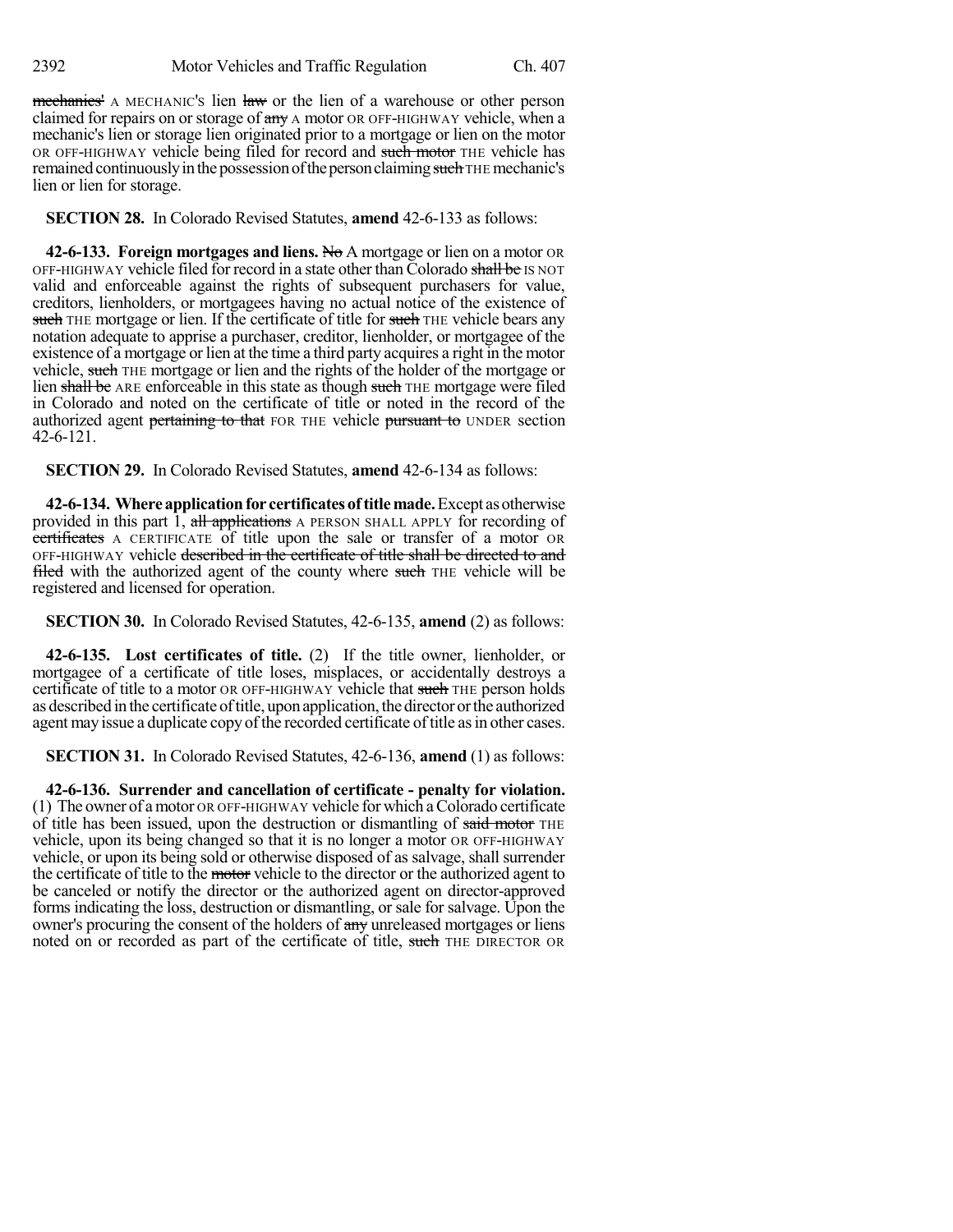AUTHORIZED AGENT SHALL CANCEL THE certificate. shall be canceled. A person who violates this section commits a class 1 petty offense and shall be punished as provided in section 18-1.3-503, C.R.S.

**SECTION 32.** In Colorado Revised Statutes, 42-6-137, **amend** (2), (6), (7) (a), and (7) (b) as follows:

**42-6-137. Fees.** (2) Upon the receipt by an authorized agent of a mortgage for filing under section 42-6-121, 42-6-125, or 42-6-129, THE FILER SHALL PAY the authorized agent shall be paid such THE fees as THAT are imposed by law for the filing of like instruments in the office of the county clerk and recorder in the county where such mortgage is filed and, shall also receive IN ADDITION, a fee of seven dollars and twenty cents for the issuance or recording of the certificate of title and the notation in the record of the director or the authorized agent of the existence of the mortgage.

(6) Upon filing with the director an application for a certificate of title, a motor OR OFF-HIGHWAY vehicle dealer who applies to receive a certificate of title within one working day after application shall pay to such THE director a fee of twenty-five dollars.

(7) An authorized agent shall, if possible, provide the following recording of titles on the same day as the date of request by an applicant:

(a) A title issued pursuant to BECAUSE OF a transfer of a motor OR OFF-HIGHWAY vehicle currently titled in Colorado;

(b) A title issued for a new motor OR OFF-HIGHWAY vehicle upon filing of a manufacturer's statement of origin without liens; and

**SECTION 33.** In Colorado Revised Statutes, 42-6-138, **amend** (2) introductory portion,  $(2)$  (b),  $(3)$ , and  $(4)$  as follows:

**42-6-138. Disposition of fees.** (2) All fees collected by The authorized agent SHALL DISPOSE OF ALL FEES COLLECTED under section 42-6-137 (5) or 38-29-138 (5), C.R.S., shall be disposed of as follows:

(b) For assignment of a new identifying number to a motor OR OFF-HIGHWAY vehicle or manufactured home, THE AUTHORIZED AGENT SHALL RETAIN two dollars and fifty cents shall be retained by the authorized agent and disposition made DISPOSE OF IT as provided by law, and SHALL CREDIT one dollar shall be credited to the special purpose account established by section 42-1-211. THE DEPARTMENT SHALL CREDIT all fees collected by the department IT COLLECTS under the provisions of section 42-6-137 (1) (a), (4), or (5) or 38-29-138 (1) (a), (4), or (5), C.R.S., shall be credited to such THE special purpose account.

(3) THE AUTHORIZED AGENT SHALL RETAIN all fees paid to the authorized agent under section 42-6-137 (3) for the extension of a mortgage or lien on a motor OR OFF-HIGHWAY vehicle filed in the authorized agent's office shall be retained by the authorized agent to defray the cost of such THE extension or release and shall be disposed of by the authorized agent DISPOSE OF THE FEES as provided by law; except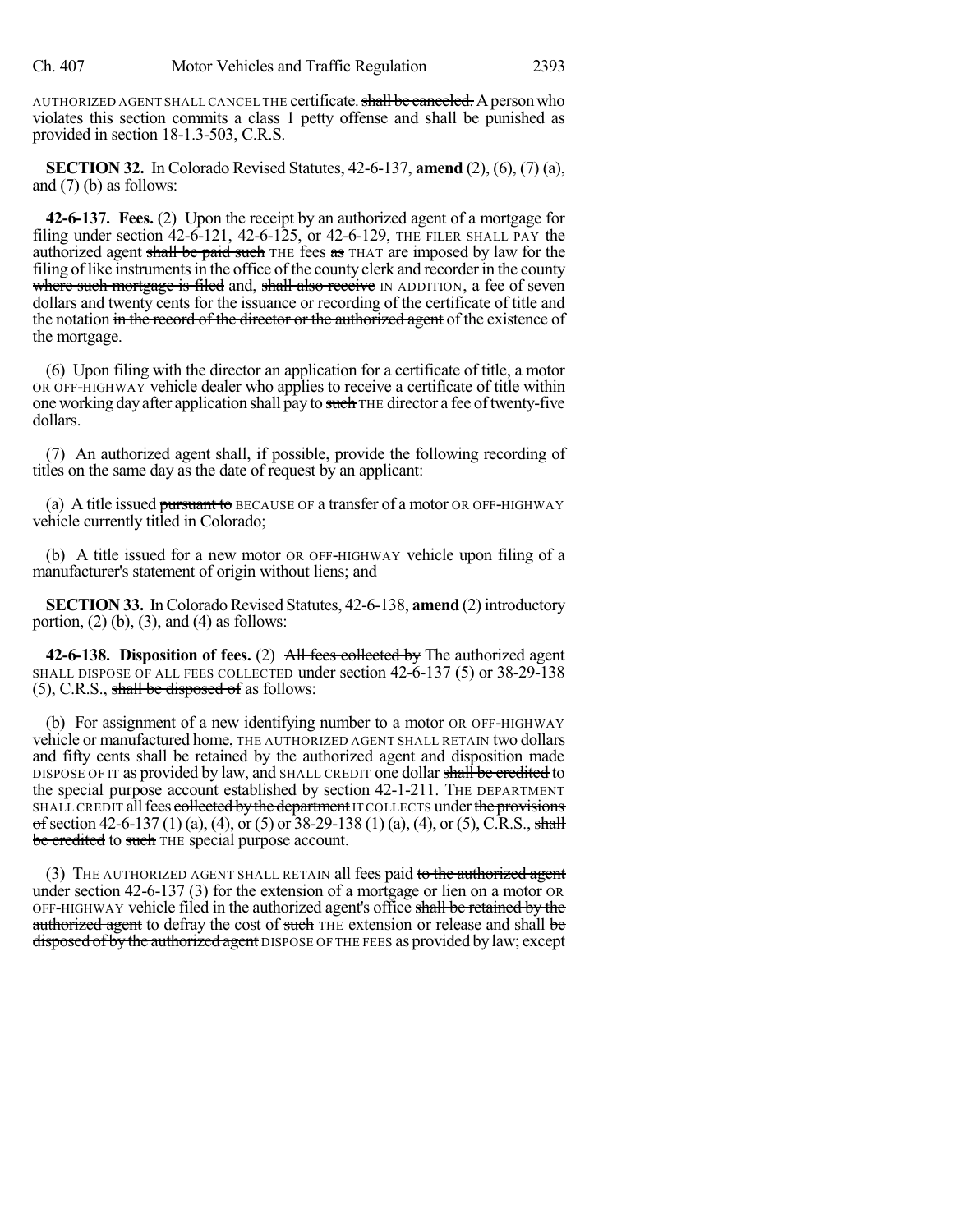that THE AUTHORIZED AGENT SHALL DISPOSE OF fees for this service that are paid to the authorized agent in the city and county of Denver shall, by such agent, be disposed of in the same manner as fees retained by the agent that were paid upon application being made for FILING AN APPLICATION FOR a certificate of title.

(4) THE DIRECTOR SHALL CREDIT the fee paid by a motor OR OFF-HIGHWAY vehicle dealer to the director pursuant to section  $42-6-137$  (6) for ISSUANCE OF a certificate of title issued within one working day of AFTER application shall be eredited to the special purpose account established by section 42-1-211 (2).

**SECTION 34.** In Colorado Revised Statutes, 42-6-139, **amend** (1), (2), and (4) as follows:

**42-6-139. Registration and title application - where made.** (1) (a) For purposes of this section, a person's residence shall be IS the person's principal or primary home or place of abode, to be determined in the same manner as residency for voter registration purposes as provided in sections 1-2-102 and 31-10-201, C.R.S.; except that, IN APPLYING THE TERMS OF THOSE SECTIONS, "voter registration" shall be substituted for IS REPLACED WITH "motor vehicle registration" OR "OFF-HIGHWAY VEHICLE REGISTRATION" as a circumstance to be taken into account in determining such THE principal or primary home or place of abode.

(b) A PERSON'S RESIDENCE FOR THE PURPOSES OF TITLING AN OFF-HIGHWAY VEHICLE IS THE SAME AS DETERMINED BY PARAGRAPH (a) OF THIS SUBSECTION (1).

(2)(a) Except as may be otherwise provided by rule of the director, it is unlawful for any A person who is a resident of the state to register, to obtain a license for, or to procure a certificate of title to a motor vehicle at any address other than:

 $(a)$  (I) For a motor vehicle that is owned by a business and operated primarily for business purposes, the address where such THE vehicle is principally operated and maintained; or

 $\left(\mathbf{b}\right)$  (II) For any A motor vehicle for TO which the provisions of SUBPARAGRAPH (I) OF THIS paragraph (a) of this subsection  $(2)$  do DOES not apply, the address of the owner's residence; except that, if a motor vehicle is permanently maintained at an address other than the address of the owner's residence, such motor THE vehicle shall be registered at the address where such motor THE vehicle is permanently maintained.

(b) EXCEPT AS MAY BE OTHERWISE PROVIDED BY RULE OF THE DIRECTOR, IT IS UNLAWFUL FOR A PERSON WHO IS A RESIDENT OF THE STATE TO PROCURE A CERTIFICATE OF TITLE TO AN OFF-HIGHWAY VEHICLE AT AN ADDRESS OTHER THAN:

(I) FOR AN OFF-HIGHWAY VEHICLE OWNED BY A BUSINESS AND OPERATED PRIMARILY FOR BUSINESS PURPOSES, THE ADDRESS WHERE THE VEHICLE IS PRINCIPALLY OPERATED AND MAINTAINED; OR

(II) FOR AN OFF-HIGHWAY VEHICLE TO WHICH SUBPARAGRAPH (I) OF THIS PARAGRAPH (b) DOES NOT APPLY, THE ADDRESS OF THE OWNER'S RESIDENCE; EXCEPT THAT, IF AN OFF-HIGHWAY VEHICLE IS PERMANENTLY MAINTAINED AT AN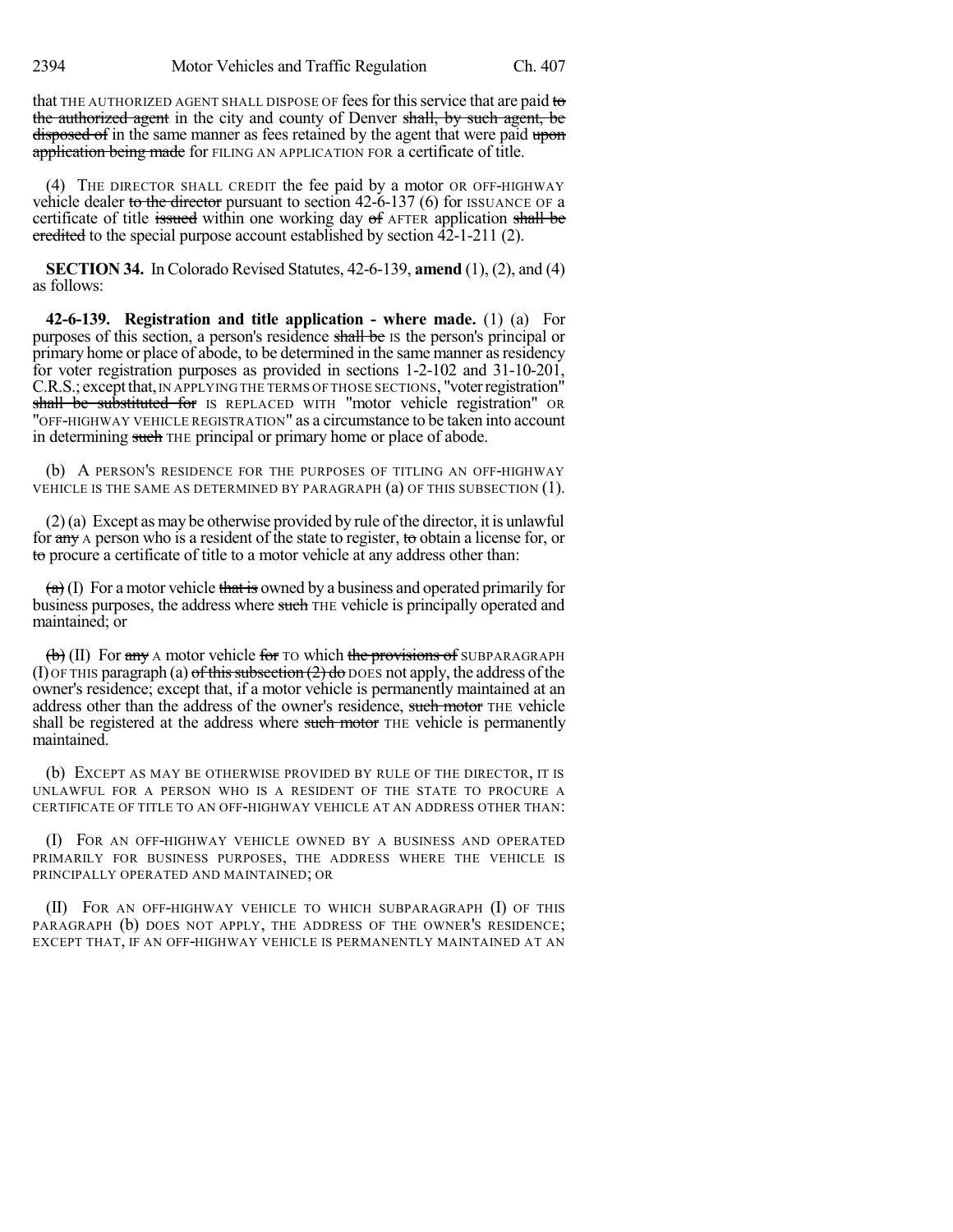ADDRESS OTHER THAN THE ADDRESS OF THE OWNER'S RESIDENCE, THE VEHICLE MUST BE REGISTERED AT THE ADDRESS WHERE THE VEHICLE IS PERMANENTLY MAINTAINED.

(4) In addition to any other applicable penalty, a person who registers a motor vehicle in violation of the provisions of VIOLATES subsection (2) of this section, section 42-3-103 (4) (a), or section 42-6-140 shall be IS subject to a civil penalty of five hundred dollars. Such THE violation shall be IS determined by, assessed by, and paid to the municipality or county where the motor OR OFF-HIGHWAY vehicle is or should have been registered, subject to judicial review pursuant to rule 106 (a) (4) of the Colorado rules of civil procedure.

**SECTION 35.** In Colorado Revised Statutes, **amend** 42-6-141 as follows:

**42-6-141. Director's records to be public.** All Records in the director's office pertaining to the title to a motor OR OFF-HIGHWAY vehicle shall be ARE public records and shall be subject to the provisions of section 42-1-206. This shall include any INCLUDES records regarding ownership of and mortgages or liens on a vehicle for which a Colorado certificate of title has been issued.

**SECTION 36.** In Colorado Revised Statutes, 42-6-142, **amend** (1) as follows:

**42-6-142. Penalties.** (1) No A person may SHALL NOT sell, transfer, or in any manner dispose of a motor OR OFF-HIGHWAY vehicle in this state without complying with this part 1.

**SECTION 37.** In Colorado Revised Statutes, 42-6-145, **amend** (1) as follows:

**42-6-145. Use of vehicle identification numbers in applications - rules.** (1) (a) A person required to apply for a certificate of title or registration of a motor vehicle shall use the identification number placed upon the motor vehicle by the manufacturer or the special vehicle identification number assigned to the motor vehicle by the department pursuant to section 42-12-202. The DEPARTMENT SHALL NOT ISSUE A certificate of title and OR registration card issued by the department shall use UNLESS IT USES the identification number of the motor vehicle.

(b) A PERSON REQUIRED TO APPLY FOR A CERTIFICATE OF TITLE OF AN OFF-HIGHWAY VEHICLE SHALL USE THE IDENTIFICATION NUMBER PLACED UPON THE VEHICLE BY THE MANUFACTURER OR THE SPECIAL VEHICLE IDENTIFICATION NUMBER ASSIGNED TO THE OFF-HIGHWAY VEHICLE BY THE DEPARTMENT. THE DEPARTMENT SHALL NOT ISSUE A CERTIFICATE OF TITLE UNLESS IT USES THE IDENTIFICATION NUMBER OF THE OFF-HIGHWAY VEHICLE; EXCEPT THAT, IF THE VEHICLE DOES NOT HAVE A CONFORMING IDENTIFICATION NUMBER OR IS A DUPLICATE, THE DEPARTMENT SHALL ASSIGN A SPECIAL IDENTIFICATION NUMBER FOR THE CERTIFICATE OF TITLE AND REQUIRE THE OWNER TO PLACE THE NUMBER ON THE VEHICLE.

**SECTION 38.** In Colorado Revised Statutes, 42-6-146, **amend** (1), (3), and (4) as follows:

## **42-6-146. Repossessionof motor vehicle or off-highway vehicle -ownermust**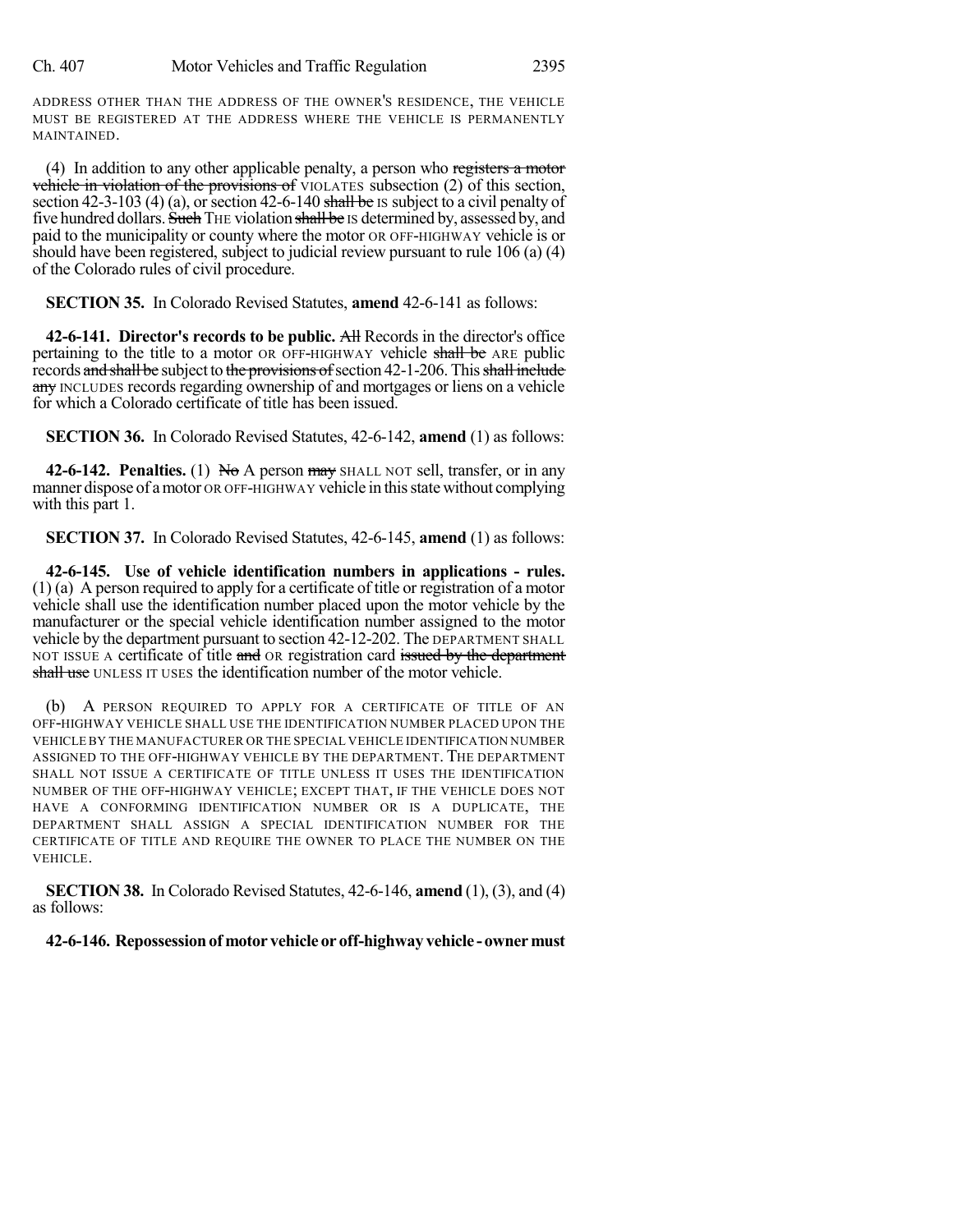**notify law enforcement agency - definition - penalty.** (1) If a mortgagee, lienholder, or the mortgagee's or lienholder's assignee or the agent of either repossesses a motor OR OFF-HIGHWAY vehicle because of default in the terms of a secured debt, the repossessor shall notify, either verbally ORALLY or in writing, a law enforcement agency, as provided in this section, of the fact of such repossession, the name of the owner, the name of the repossessor, and the name of the mortgagee, lienholder, or assignee. Such THE notification shall MUST be made at least one hour before,  $\sigma$  IF POSSIBLE, AND IN ANY EVENT no later than one hour after, the repossession occurs. If such THE repossession takes place in an incorporated city or town, the repossessor shall notify the police department, town marshal, or other local law enforcement agency of such THE city or town. If such THE repossession takes place in the unincorporated area of a county, the repossessor shall notify the county sheriff.

(3) If a motor OR OFF-HIGHWAY vehicle being repossessed is subject to the "Uniform Commercial Code - Secured Transactions", article 9 of title 4, C.R.S., the repossession shall be IS governed by the provisions of section 4-9-629, C.R.S.

(4) As used in thissection, the term"repossessor"meansthe partywho physically takes possession of the motor OR OFF-HIGHWAY vehicle and drives, tows, or transports the motor vehicle for delivery to the mortgagee, lienholder, or assignee or the agent of such THE mortgagee, lienholder, or assignee.

**SECTION 39.** In Colorado Revised Statutes, **add** 42-6-148 as follows:

**42-6-148. Off-highway vehicles-sales.**(1) UNLESS THE OWNER HAS OBTAINED A CERTIFICATE OF TITLE FOR AN OFF-HIGHWAY VEHICLE UNDER THIS ARTICLE, A PERSON SHALL NOT SELL THE OFF-HIGHWAY VEHICLE AND AN OFF-HIGHWAY VEHICLE DEALER SHALL NOT PURCHASE THE OFF-HIGHWAY VEHICLE. A SALE OR PURCHASE MADE IN VIOLATION OF THIS SUBSECTION (1) IS VOID.

(2) A CURRENT OFF-HIGHWAY VEHICLE REGISTRATION ISSUED UNDER ARTICLE 14.5 OF TITLE 33, C.R.S., IS SUFFICIENT EVIDENCE OF OWNERSHIP TO ISSUE A CERTIFICATE OF TITLE UNDER THIS PART 1.

(3) UNTIL AN OFF-HIGHWAY VEHICLE IS ISSUED A CERTIFICATE OF TITLE, THE ATTACHMENT, RECORDING, PERFECTION, PRIORITY, RENEWAL, EXTENSION, MODIFICATION, RELEASING, TERMINATION, FORECLOSURE, AND ANY OTHER ASPECT OF A SECURITY INTEREST IN AN OFF-HIGHWAY VEHICLE IS GOVERNED BY THE "UNIFORM COMMERCIAL CODE", TITLE 4, C.R.S.

**SECTION 40.** In Colorado Revised Statutes, 42-1-102, **amend as added by House Bill 13-1289** (47.5) as follows:

**42-1-102. Definitions.** As used in articles 1 to 4 of this title, unless the context otherwise requires:

(47.5) "Lien" means a security interest in a motor OR OFF-HIGHWAY vehicle under article 9 of title 4, C.R.S., and this article.

**SECTION 41.** In Colorado Revised Statutes, 42-3-113.5, **amend as added by**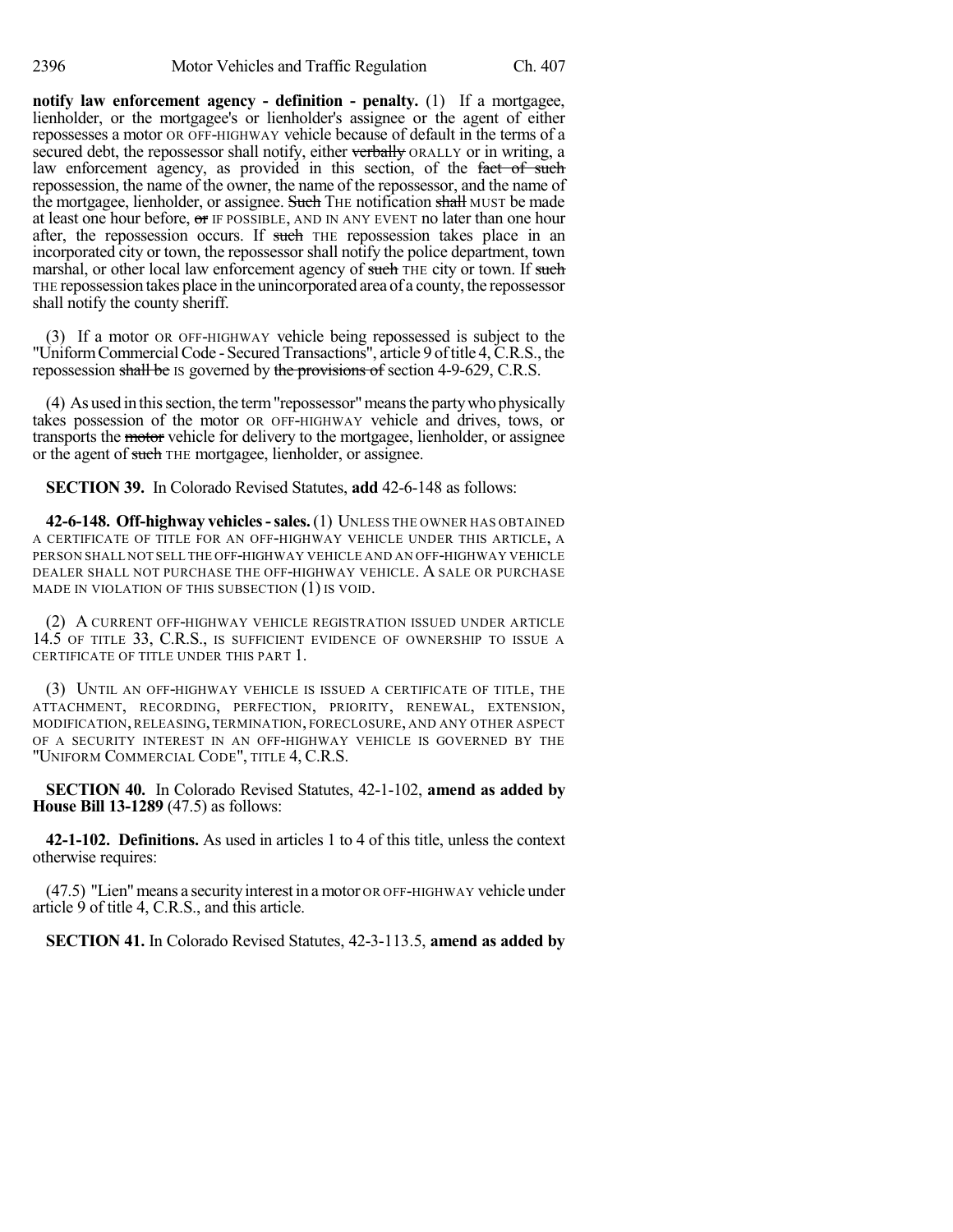**House Bill 13-1289** (1), (2) (a), and (2) (c) as follows:

**42-3-113.5. Electronic vehicle registration and titling - electronic transmission of vehicle lien information - authority - rules- cash fund - notice of funding through gifts, grants, and donations - repeal.** (1) The department may establish a systemto allow the electronic transmission ofregistration, lien, and titling information for motor OR OFF-HIGHWAY vehicles. The departmentmay adopt rules necessary for the implementation of this section. If the department promulgates a rule requiring lien and title documents to be filed electronically, a financial institution with less than fifty transactions per year need not file electronically.

 $(2)$ (a) The department is authorized to seek and accept gifts, grants, or donations from private or public sources for the purposes of this section; except that the department may not accept a gift, grant, or donation that is subject to conditions that are inconsistent with this section or any other law of the state. The department shall ensure that any funds contributed to the department for the implementation of the system for the electronic transmission of registration, lien, and titling information for motor AND OFF-HIGHWAY vehicles are tracked separately and used only for the implementation of the system.

(c) No vendor who responds to a request for proposal from the department concerning a system for the electronic transmission of registration, lien, and titling information for motor OR OFF-HIGHWAY vehicles may contribute a gift, grant, or donation to the electronic motor vehicle registration and titling eash fund FOR THE PURPOSES OF THIS SECTION.

**SECTION 42.** In Colorado Revised Statutes, **amend as amended by House Bill 13-1289** 42-6-123 as follows:

**42-6-123. Disposition after mortgaging.** After a mortgage on a motor vehicle has been filed in the authorized agent's office, the authorized agent shall mail, DELIVER, or electronically transfer to the director the certificate of title or other evidence of ownership satisfactory to the director as specified in rules adopted under section 42-6-104, C.R.S., that the authorized agent has filed in the record. Upon the receipt of the certificate of title or other evidence of ownership satisfactory to the director as specified in rules adopted under section 42-6-104, C.R.S., The director shall maintain completed electronic records transferred by the authorized agent. The director shall issue a new certificate of title containing, in addition to the other matters and things required to be set forth in certificates of title, a description of the mortgage and all information respecting the mortgage and the filing of the mortgage as may appear THAT APPEAR in the certificate of the authorized agent, and the director or the director's authorized agent shall thereafter THEN dispose of the new certificate of title containing the notation as provided in section 42-6-124. When a motor OR OFF-HIGHWAY vehicle is subject to an electronic mortgage or lien, the certificate of title for the motor OR OFF-HIGHWAY vehicle is considered to be physically held by the mortgagee or lien holder for all legal purposes, including compliance with state or federal odometer disclosure requirements.

**SECTION 43.** In Colorado Revised Statutes, 42-6-125, **amend as added by House Bill 13-1289** (3) as follows: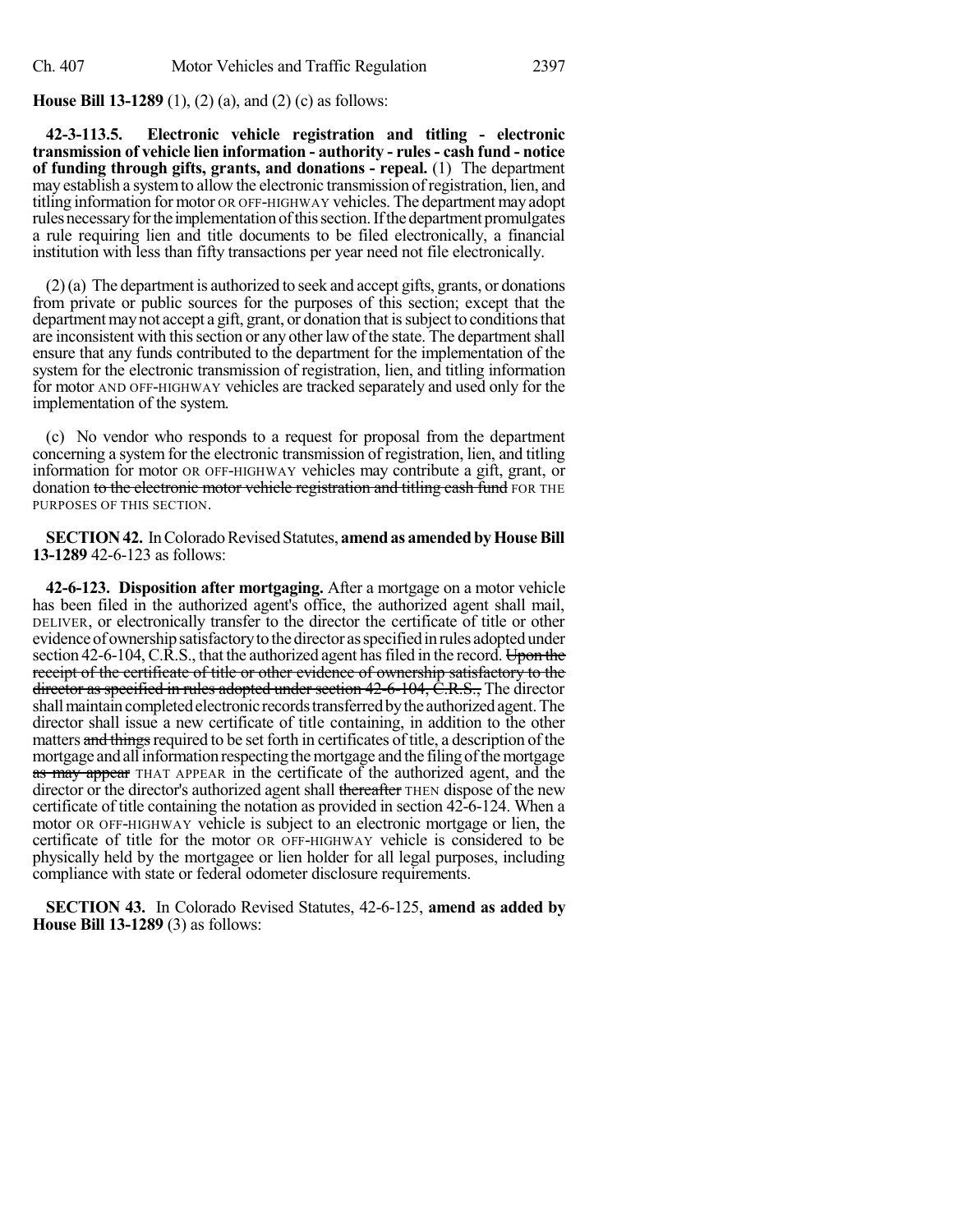**42-6-125. Release of mortgages.** (3) Mortgage or lien satisfactions may be electronically transmitted to the department's authorized agent as authorized by rules of the director. When electronic transmission of mortgages or liens or mortgage or lien satisfactions is used, a certificate of title need not be issued until the last mortgage or lien is satisfied and a clear certificate of title is issued to the owner of the motor OR OFF-HIGHWAY vehicle under section 42-6-126.

**SECTION 44.** In Colorado Revised Statutes, 42-6-129, **amend as amended by House Bill 13-1289** (2) as follows:

**42-6-129. Second or other junior mortgages.** (2) A second or THE junior mortgagee or the holder of a second or junior THE mortgage shall file the mortgage pursuant to AS REQUIRED BY section  $42-6-121$  with the director's authorized agent of the county wherein WHERE the mortgagor of the motor OR OFF-HIGHWAY vehicle resides or where the motor vehicle is located and shall accompany the mortgage with a written request to have the existence of the second or junior mortgage noted or filed on the certificate of title records of the director's authorized agent pertaining to the motor vehicle covered by the junior or second mortgage. Upon the filing of the mortgage, the director's authorized agent shall note in the record of the subject vehicle the day and hour on which WHEN the mortgage was received by the agent and shall make and deliver a receipt for the mortgage to the person filing the mortgage, and shall file the second or junior mortgage as required under section 42-6-122. If there is more than one mortgage or lien on the motor OR OFF-HIGHWAY vehicle, the department's authorized agentmayelectronicallytransmitthemortgage or lien to the first mortgage or lien holder and notify the first mortgage or lien holder of any additional mortgages or liens.

**SECTION 45. Appropriation.** (1) In addition to any other appropriation, there is hereby appropriated, out of any moneys in the Colorado state titling and registration account in the highway users tax fund created in section 42-1-211 (2), Colorado Revised Statutes, not otherwise appropriated, to the department of revenue, for the fiscal year beginning July 1,  $20\overline{13}$ , the sum of \$25,900, or so much thereof as may be necessary, to be allocated to the information technology division for the purchase of computer center services.

(2) In addition to any other appropriation, there is hereby appropriated to the governor - lieutenant governor - state planning and budgeting, for the fiscal year beginning July 1, 2013, the sum of \$25,900, or so much thereof as may be necessary, for allocation to the office of information technology, for the provision of computer center services for the department of revenue related to the implementation of this act. Said sum is from reappropriated funds received from the department of revenue out of the appropriation made in subsection (1) of this section.

**SECTION 46. Effective date - applicability.** (1) Sections 1 to 39 and 45 to 47 of this act take effect upon passage. Sections 40 to 44 take effect only if House Bill 13-1289 becomes law and takes effect either upon the effective date of this act or House Bill 13-1289, whichever is later.

(2) This act applies to acts committed on or after July 1, 2014.